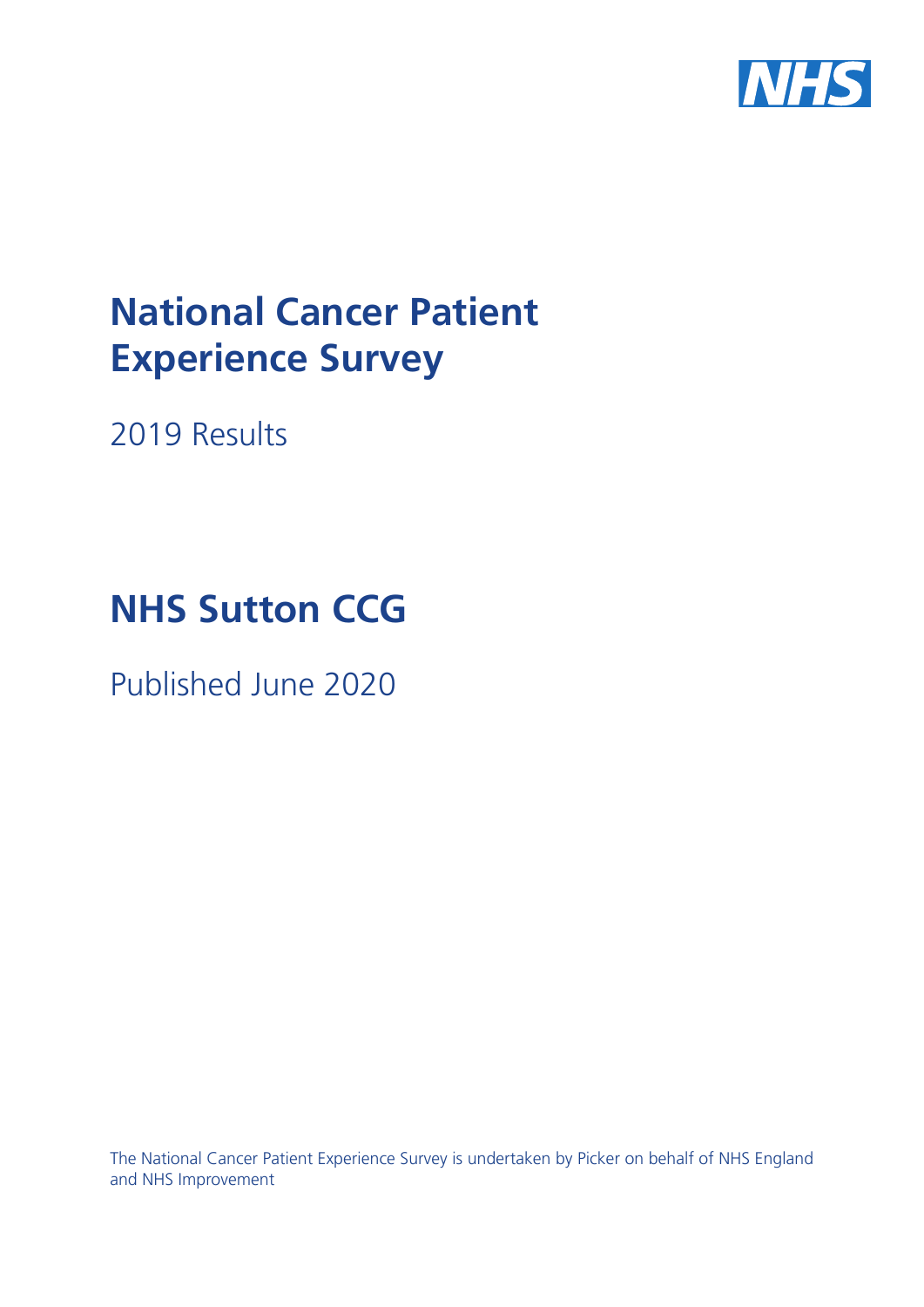# **Executive Summary** Case Mix Adjusted scores

#### **Cancer Dashboard Questions**

The following seven questions are included in phase 1 of the Cancer Dashboard developed by Public Health England and NHS England:

Q61. Patient's average rating of care scored from very poor to very good

| $\overline{0}$ | 2                                                             | 3 | 4 | 5 | 6 | 7 | 8 | 9   | 10                                                                                            |
|----------------|---------------------------------------------------------------|---|---|---|---|---|---|-----|-----------------------------------------------------------------------------------------------|
|                |                                                               |   |   |   |   |   |   | 9.0 |                                                                                               |
|                |                                                               |   |   |   |   |   |   |     | Q18. Patient definitely involved as much as they wanted in decisions about care and treatment |
|                |                                                               |   |   |   |   |   |   |     | Q19. Patient given the name of a CNS who would support them through their treatment           |
|                | Q20. Patient found it very or quite easy to contact their CNS |   |   |   |   |   |   |     |                                                                                               |
|                |                                                               |   |   |   |   |   |   |     | Q39. Patient always felt they were treated with respect and dignity while in hospital         |
|                | leaving hospital                                              |   |   |   |   |   |   |     | Q41. Hospital staff told patient who to contact if worried about condition or treatment after |
| 62%            | treatment                                                     |   |   |   |   |   |   |     | Q55. General practice staff definitely did everything they could to support patient during    |

#### **Questions Outside Expected Range**

|                                                                                                |               | Case Mix Adjusted Scores   |                            |                   |
|------------------------------------------------------------------------------------------------|---------------|----------------------------|----------------------------|-------------------|
|                                                                                                | 2019 Score    | Lower<br>Expected<br>Range | Upper<br>Expected<br>Range | National<br>Score |
| Q6. The length of time waiting for the test to be done was about right                         | 93%           | 84%                        | 92%                        | 88%               |
| Q10. Patient told they could bring a family member or friend when first told they had cancer   | 85%           | 71%                        | 83%                        | 77%               |
| Q31. Patient had confidence and trust in all doctors treating them                             | 93%           | 78%                        | 90%                        | 84%               |
| Q32. Patient's family or someone close definitely felt able to talk to a doctor                | 81%           | 64%                        | 80%                        | 72%               |
| Q39. Patient always felt they were treated with respect and dignity while in hospital          | 94%           | 82%                        | 93%                        | 88%               |
| Q60. Someone discussed with patient whether they would like to take part in cancer<br>research | 51%           | 21%                        | 39%                        | 30%               |
| Q61. Patient's average rating of care scored from very poor to very good                       | $9.0^{\circ}$ | 8.6                        | 9.0                        | 8.8               |

|                                                                                              |            | Case Mix Adiusted Scores   |                            |                   |
|----------------------------------------------------------------------------------------------|------------|----------------------------|----------------------------|-------------------|
|                                                                                              | 2019 Score | _ower<br>Expected<br>Range | Joper<br>Expected<br>Range | National<br>Score |
| Q52. Patient definitely given enough support from health or social services during treatment | 41%        | 42%                        | 62%                        | 52%               |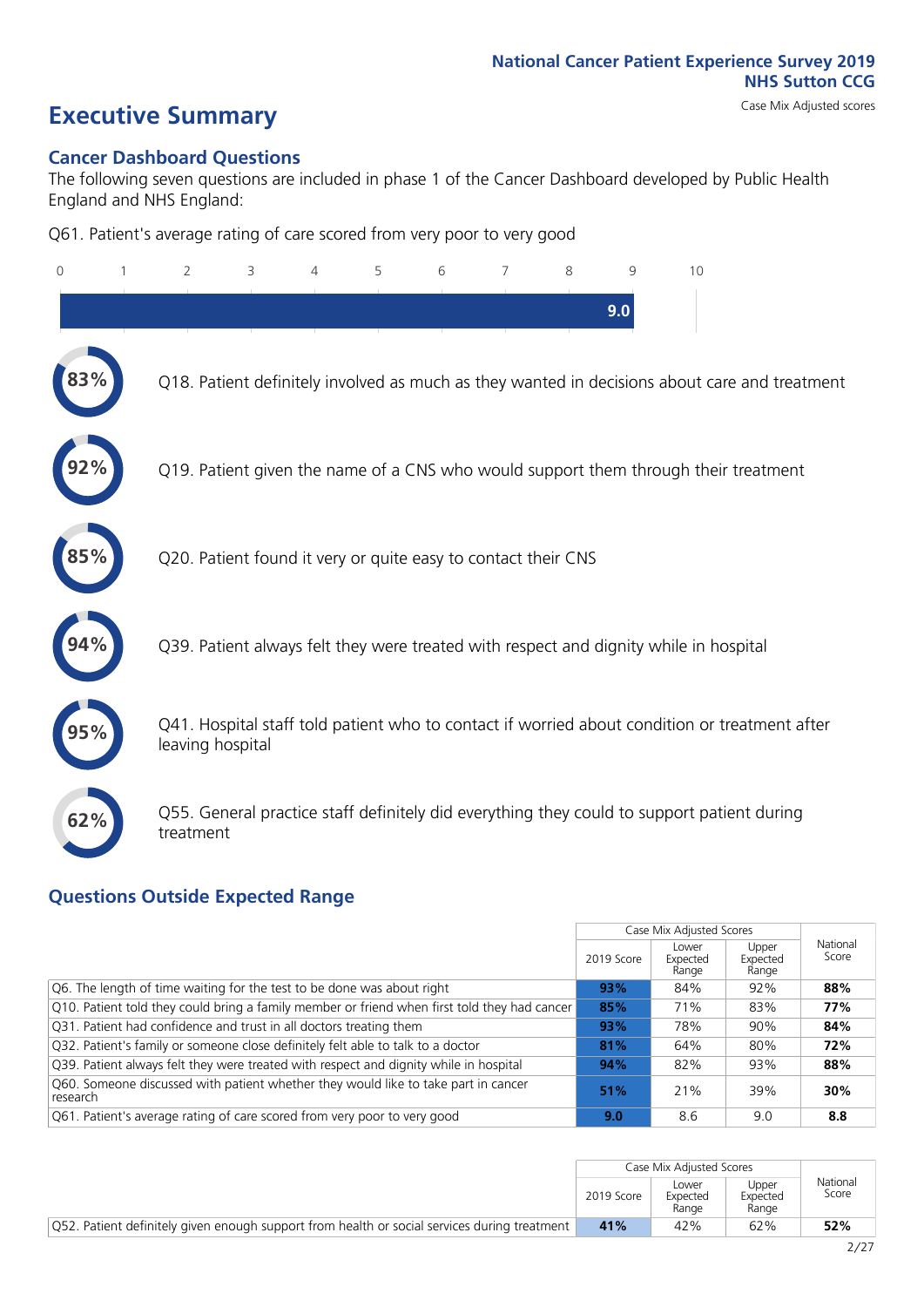# **Introduction**

The National Cancer Patient Experience Survey 2019 is the ninth iteration of the survey first undertaken in 2010. It has been designed to monitor national progress on cancer care; to provide information to drive local quality improvements; to assist commissioners and providers of cancer care; and to inform the work of the various charities and stakeholder groups supporting cancer patients.

The survey was overseen by a national Cancer Patient Experience Advisory Group. This Advisory Group set the principles and objectives of the survey programme and guided questionnaire development. The survey was commissioned and managed by NHS England. The survey provider, Picker, is responsible for designing, running and analysing the survey.

The 2019 survey involved 143 NHS Trusts. Out of 111,366 people, 67,858 people responded to the survey, yielding a response rate of 61%.

# **Methodology**

#### **Eligibility, eldwork and survey methods**

The sample for the survey included all adult (aged 16 and over) NHS patients, with a confirmed primary diagnosis of cancer, discharged from an NHS Trust after an inpatient episode or day case attendance for cancer related treatment in the months of April, May and June 2019. The fieldwork for the survey was undertaken between December 2019 and March 2020.

As in the previous four years, the survey used a mixed mode methodology. Questionnaires were sent by post, with two reminders where necessary, but also included an option to complete the questionnaire online. A Freephone helpline and email was available for respondents to opt out, ask questions about the survey, enable them to complete their questionnaire over the phone and provide access to a translation and interpreting facility for those whose first language was not English.

#### **Case-mix adjustment**

Both unadjusted and adjusted scores are presented in this report. Case-mix adjusted scores allows us to account for the impact that differing patient populations might have on results. By using the case-mix adjusted estimates we can obtain a greater understanding of how a CCG is performing given their patient population. The factors taken into account in this case-mix adjustment are gender, age, ethnic group, deprivation, and tumour group.

#### **Scoring methodology**

Fifty-two questions from the questionnaire are scored as these questions relate directly to patient experience. For all but one question (Q61), scores are presented as the percentage of positive responses out of all scored responses. For Q61, respondents rate their overall care on a scale of 0 to 10, of which the average was calculated for this question's presented score. The percentages in this report have been rounded to the nearest percentage point. Therefore, in some cases the figures do not appear to add up to 100%.

#### **Statistical significance**

In the reporting of 2019 results, appropriate statistical tests have been undertaken to identify unadjusted scores for which the change over time is 'statistically significant'. Thirty-seven scored questions in 2019 have been compared with those of 2018 and a statistically significant change between the two years has been reported where identified.

For the scored questions that are comparable beyond 2018, statistically significant change over the five years has also been reported where identified. A statistically significant difference means that the change in the result is very unlikely to have occurred by sampling variation.

#### **Suppression**

#### **Question-level suppression**

For scores where the base size per question is  $<$ 21, the score will be suppressed and replaced with an asterisk (\*). The base size will include neutral response options.

#### **Double suppression**

If any group within a particular sub-group breakdown (such as the tumour group breakdown) has <21 responses, then the figure for this particular group is suppressed and replaced with an asterisk (\*). If there is only one group within the sub-group breakdown that has <21 respondents, and is therefore suppressed, the group with the next lowest number of respondents is also supressed and replaced with an asterisk (\*) (regardless if it is greater than or less than 21).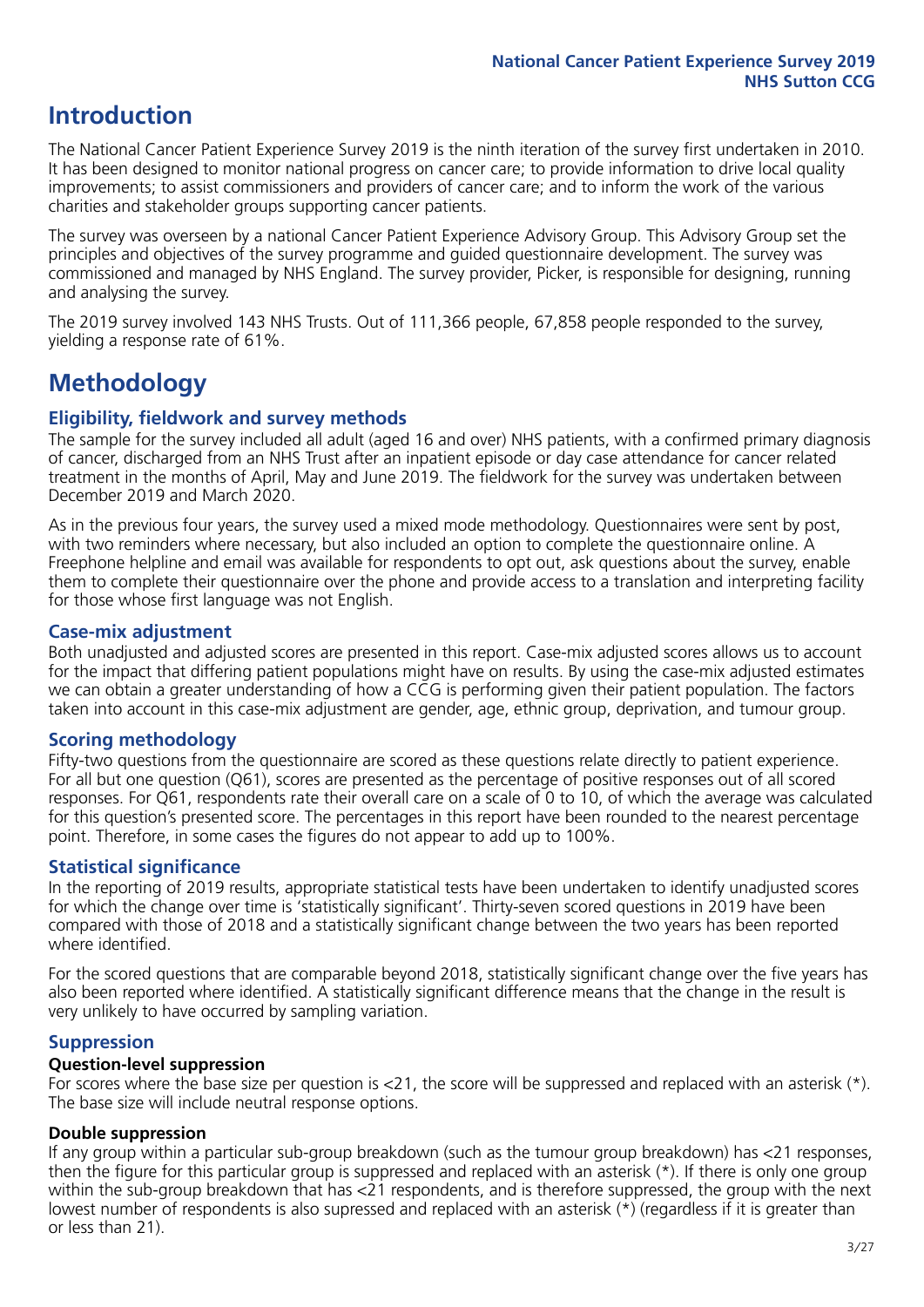# **Understanding the results**

This report shows how this CCG scored for each question in the survey, compared with national results and previous year's results. It is aimed at helping individual CCGs to understand their performance and identify areas for local improvement. Below is a description of the type of results presented within this report and how to understand them.

#### **Expected range charts**

The expected range charts in this report show a bar with the lowest and highest score received for each question nationally. Within this bar, an expected range is given (in grey) and a black diamond represents the actual score for this CCG.

CCGs whose score is above the upper limit of the expected range (in the dark blue) are positive outliers, with a score statistically significantly higher than the national mean. This indicates that the CCG performs better than what CCGs of the same size and demographics are expected to perform. The opposite is true if the score is below the lower limit of the expected range (in the light blue); these are negative outliers. For scores within the expected range (in the grey), the score is what we would expect given the CCG's size and demographics.

#### **Comparability tables**

The comparability tables show the 2018 and 2019 unadjusted scores for this CCG for each scored question. If there is a significant change from 2018 and 2019 or overall from 2015 to 2019, an arrow will be presented for the direction of change. The adjusted 2019 score will also be presented for each scored question along with the lower and upper expected range and national score. Scores above the upper limit of the expected range will be highlighted dark blue, scores below the lower limit of the expected range will be highlighted light blue, and scores within the lower and upper limit of the expected ranges will be highlighted grey.

#### **Tumour type tables**

The tumour type tables show the unadjusted scores for each scored question for each of the 13 tumour groups. The national score for that tumour group is also shown. Unadjusted scores for the same tumour type across different CCGs may not be comparable, as they do not account for the impact that differing patient populations might have on results. Central nervous system is abbreviated as 'CNS' and lower gastrointestinal tract is abbreviated as 'LGT' throughout this report.

#### **Year on year charts**

The year on year charts show five columns representing the unadjusted scores of the last five years (2015, 2016, 2017, 2018 and 2019) for each scored question.

#### **Notes on specific questions**

Following the development phase of the 2019 survey, several changes were made to the questionnaire. Six scored questions were amended (Q5, Q18, Q30, Q35, Q56 and Q60) and one non-scored question (Q29) was amended that impacted the comparability of questions Q30 to Q41. Of all questions changed or impacted by change, only Q60 is presented with historical comparisons; though the results should be interpreted with caution.

#### **Unadjusted data and case-mix adjusted data**

Unadjusted data should be used to see the actual responses from patients relating to the CCG. Case-mix adjusted data, together with expected ranges, should be used to understand whether the results are significantly higher or lower than national results taking account of the patient mix.

### **Further information**

This research was carried out in accordance with the international standard for organisations conducting social research (accreditation to ISO20252:2012; certificate number GB08/74322). The 2019 survey data has been produced and published in line with the Code of Practice for Official Statistics.

For more information on the methodology, please see the Technical Document. It can be viewed along with the 2019 questionnaire and survey quidance on the website at [www.ncpes.co.uk](https://www.ncpes.co.uk/supporting-documents). For all other outputs at National, Trust, CCG and Cancer Alliance level, please see the PDF reports, Excel tables and dashboards at [www.ncpes.co.uk.](https://www.ncpes.co.uk/current-results)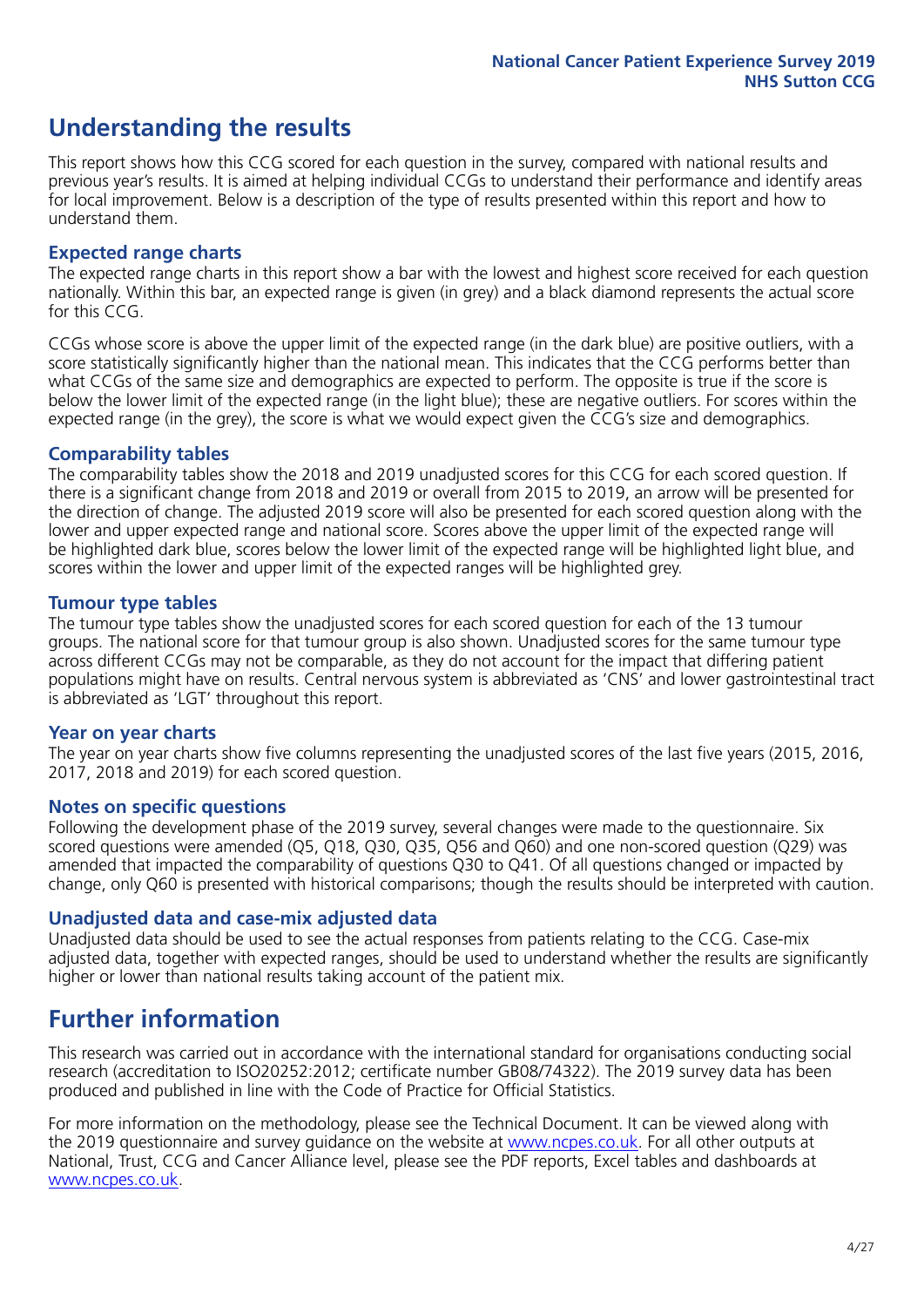### **Response Rate**

#### **Overall Response Rate**

306 patients responded out of a total of 513 patients, resulting in a response rate of 60%.

|          | Sample Size | Adjusted<br>Sample | Completed | Response Rate |
|----------|-------------|--------------------|-----------|---------------|
| CCG      | 548         | 513                | 306       | 60%           |
| National | 119.855     | 111.366            | 67.858    | 61%           |

#### **Respondents by Survey Type**

|                            | Number of<br>Respondents |
|----------------------------|--------------------------|
| Online                     | 27                       |
| Paper                      | 279                      |
| Phone                      |                          |
| <b>Translation Service</b> |                          |

#### **Respondents by Tumour Group**

|                      | Number of<br>Respondents |
|----------------------|--------------------------|
| <b>Brain / CNS</b>   | 3                        |
| <b>Breast</b>        | 57                       |
| Colorectal / LGT     | 28                       |
| Gynaecological       | 10                       |
| Haematological       | 55                       |
| <b>Head and Neck</b> | 12                       |
| Lung                 | 1 <sub>3</sub>           |
| Prostate             | 39                       |
| Sarcoma              | $\mathcal{P}$            |
| Skin                 | 11                       |
| Upper Gastro         | 9                        |
| Urological           | 28                       |
| Other                | 39                       |

#### **Respondents by Age and Gender**

Respondents year of birth has been used to determine age. This information has been amalgamated into 8 age bands. The age and gender distribution for the CCG was as follows:

|        | Age 16-24 | Age 25-34 | Age 35-44 | Age 45-54 | Age 55-64 | Age 65-74 | Age 75-84 | Age 85+ | Total |
|--------|-----------|-----------|-----------|-----------|-----------|-----------|-----------|---------|-------|
| Male   |           |           |           |           | 39        | 51        | 31        | 10      | 142   |
| Female |           |           |           | 23        | 45        | 52        | 25        |         | 164   |
| Total  |           |           | 14        | 30        | 84        | 103       | 56        | 16      | 306   |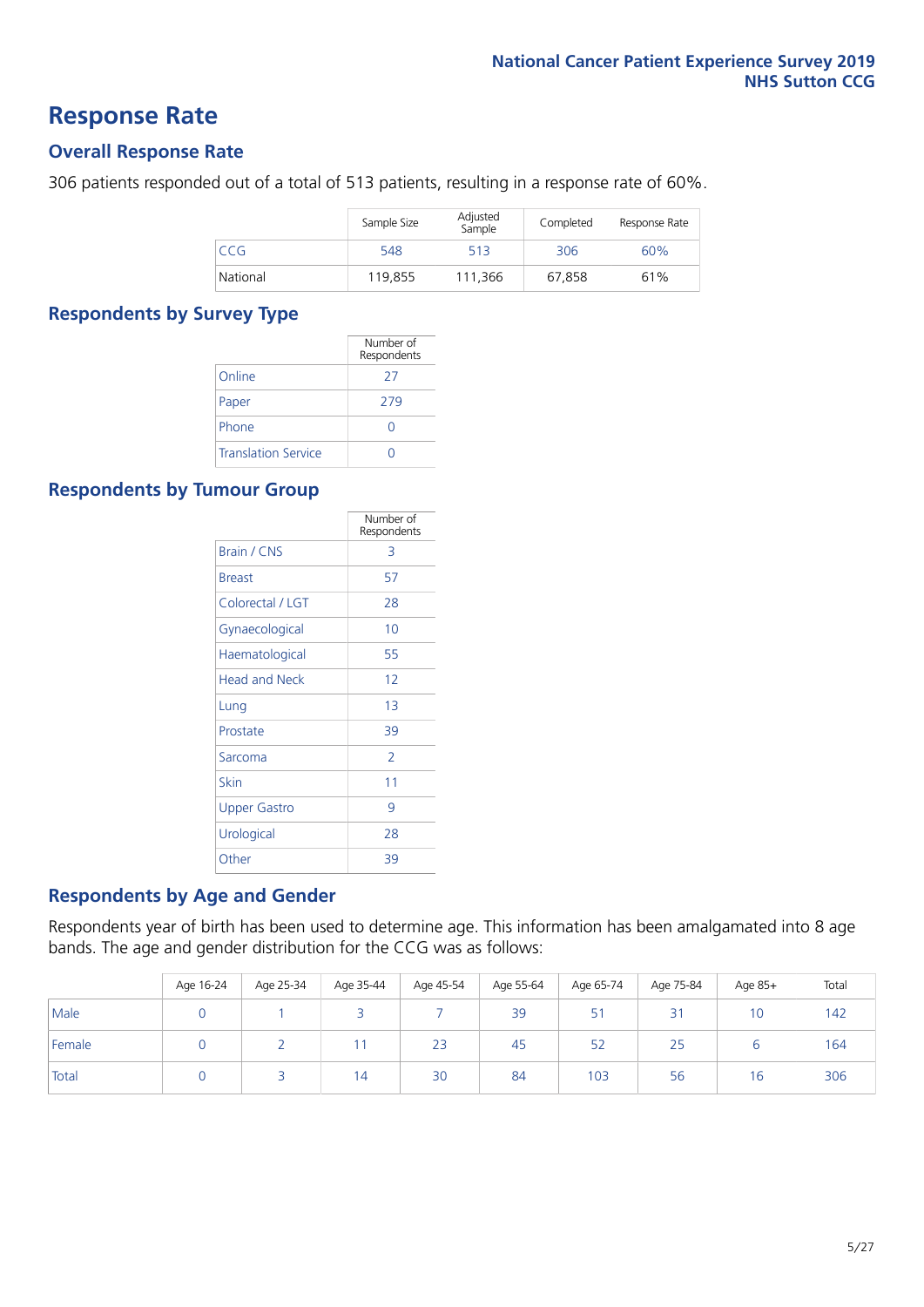# **Expected Range Charts**

| Lower Expected Range<br>Average                                                                                                                                 |       |     | Upper Expected Range |     |     |     |     | Case Mix Adjusted Score |                        |     |                 |
|-----------------------------------------------------------------------------------------------------------------------------------------------------------------|-------|-----|----------------------|-----|-----|-----|-----|-------------------------|------------------------|-----|-----------------|
| <b>SEEING YOUR GP</b><br>Q1. Saw GP once or twice before being told they needed to go to<br>hospital<br>Q2. Patient thought they were seen as soon as necessary | $0\%$ | 10% | 20%                  | 30% | 40% | 50% | 60% | 70%                     | 80%<br>81%             | 88% | 90% 100%        |
| <b>DIAGNOSTIC TESTS</b><br>Q5. Received all the information needed about the test                                                                               | $0\%$ | 10% | 20%                  | 30% | 40% | 50% | 60% | 70%                     | 80%                    |     | 90% 100%<br>96% |
| Q6. The length of time waiting for the test to be done was about<br>right                                                                                       |       |     |                      |     |     |     |     |                         | 79%                    | 93% |                 |
| Q7. Test results explained in completely understandable way                                                                                                     |       |     |                      |     |     |     |     |                         |                        |     |                 |
| FINDING OUT WHAT WAS WRONG WITH YOU                                                                                                                             | $0\%$ | 10% | 20%                  | 30% | 40% | 50% | 60% | 70%                     | 80%                    |     | 90% 100%        |
| Q10. Patient told they could bring a family member or friend when<br>first told they had cancer                                                                 |       |     |                      |     |     |     |     |                         | 85%<br>$\blacklozenge$ |     |                 |
| Q11. Patient felt they were told sensitively that they had cancer                                                                                               |       |     |                      |     |     |     |     |                         |                        | 87% |                 |
| Q12. Patient completely understood the explanation of what was<br>wrong                                                                                         |       |     |                      |     |     |     |     | 70%                     |                        |     |                 |
| Q13. Patient given easy to understand written information about<br>the type of cancer they had                                                                  |       |     |                      |     |     |     |     |                         | 76%                    |     |                 |
| <b>DECIDING THE BEST TREATMENT FOR YOU</b>                                                                                                                      | $0\%$ | 10% | 20%                  | 30% | 40% | 50% | 60% | 70%                     | 80%                    |     | 90% 100%        |
| Q14. Patient felt that treatment options were completely explained                                                                                              |       |     |                      |     |     |     |     |                         | 80%                    |     |                 |
| Q15. Patient felt possible side effects were definitely explained in<br>an understandable way                                                                   |       |     |                      |     |     |     |     |                         | 76%                    |     |                 |
| Q16. Patient definitely given practical advice and support in dealing<br>with side effects of treatment                                                         |       |     |                      |     |     |     |     | 72%                     |                        |     |                 |
| Q17. Patient definitely told about side effects that could affect<br>them in the future                                                                         |       |     |                      |     |     |     | 61% |                         |                        |     |                 |
| Q18. Patient definitely involved as much as they wanted in<br>decisions about care and treatment                                                                |       |     |                      |     |     |     |     |                         | 83%                    |     |                 |
| <b>CLINICAL NURSE SPECIALIST (CNS)</b>                                                                                                                          | $0\%$ |     | 10% 20%              | 30% | 40% | 50% | 60% | 70%                     | 80%                    |     | 90% 100%        |
| Q19. Patient given the name of a CNS who would support them<br>through their treatment                                                                          |       |     |                      |     |     |     |     |                         |                        | 92% |                 |
| Q20. Patient found it very or quite easy to contact their CNS                                                                                                   |       |     |                      |     |     |     |     |                         |                        | 85% |                 |
| Q21. Patient got understandable answers to important questions<br>all or most of the time                                                                       |       |     |                      |     |     |     |     |                         |                        | 86% |                 |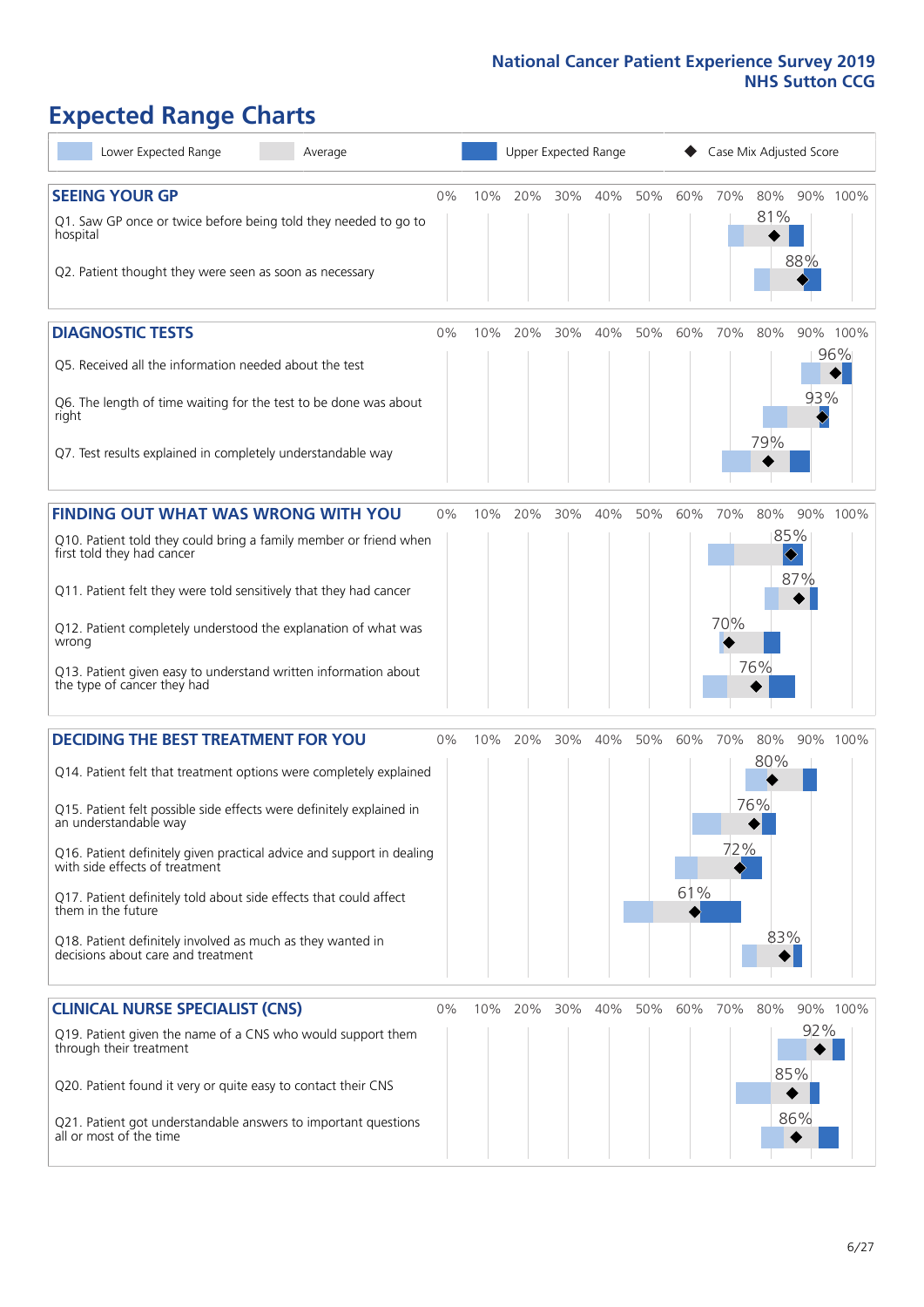# **Expected Range Charts**

| Lower Expected Range<br>Average                                                                                                           |    | Upper Expected Range |     |     |     |     |         | Case Mix Adjusted Score |     |                 |  |  |  |
|-------------------------------------------------------------------------------------------------------------------------------------------|----|----------------------|-----|-----|-----|-----|---------|-------------------------|-----|-----------------|--|--|--|
| <b>SUPPORT FOR PEOPLE WITH CANCER</b><br>Q22. Hospital staff gave information about support or self-help<br>groups for people with cancer | 0% | 10%                  | 20% | 30% | 40% | 50% | 60% 70% |                         | 80% | 90% 100%<br>89% |  |  |  |
| Q23. Hospital staff discussed or gave information about the impact<br>cancer could have on day to day activities                          |    |                      |     |     |     |     |         |                         | 83% |                 |  |  |  |
| Q24. Hospital staff gave information on getting financial help or<br>possible benefits                                                    |    |                      |     |     |     |     |         | 67%                     |     |                 |  |  |  |
| Q25. Hospital staff told patient they could get free prescriptions                                                                        |    |                      |     |     |     |     |         |                         | 81% |                 |  |  |  |
| <b>OPERATIONS</b>                                                                                                                         | 0% | 10%                  | 20% | 30% | 40% | 50% | 60%     | 70%                     | 80% | 90% 100%        |  |  |  |
| Q27. Beforehand, patient had all the information needed about the<br>operation                                                            |    |                      |     |     |     |     |         |                         |     | 97%             |  |  |  |
| Q28. Afterwards, staff completely explained how operation had<br>gone in understandable way                                               |    |                      |     |     |     |     |         |                         | 83% |                 |  |  |  |
| <b>HOSPITAL CARE AS AN INPATIENT</b>                                                                                                      | 0% | 10%                  | 20% | 30% | 40% | 50% | 60%     | 70%                     | 80% | 90% 100%        |  |  |  |
| Q30. Hospital staff didn't talk in front of patient as if patient wasn't<br>there                                                         |    |                      |     |     |     |     |         |                         | 84% |                 |  |  |  |
| Q31. Patient had confidence and trust in all doctors treating them                                                                        |    |                      |     |     |     |     |         |                         |     | 93%<br>♦        |  |  |  |
| Q32. Patient's family or someone close definitely felt able to talk to<br>a doctor                                                        |    |                      |     |     |     |     |         |                         | 81% |                 |  |  |  |
| Q33. Patient had confidence and trust in all the ward nurses<br>treating them                                                             |    |                      |     |     |     |     |         | 75%                     |     |                 |  |  |  |
| Q34. Patient thought there were always or nearly always enough<br>nurses on duty to care for them                                         |    |                      |     |     |     |     |         | 68%                     |     |                 |  |  |  |
| Q35. All hospital staff asked patient what name they prefer to be<br>called by                                                            |    |                      |     |     |     |     | 64%     |                         |     |                 |  |  |  |
| Q36. Patient always given enough privacy when discussing<br>condition or treatment                                                        |    |                      |     |     |     |     |         |                         | 86% |                 |  |  |  |
| Q37. Patient definitely found hospital staff to discuss worries or<br>fears during their inpatient visit                                  |    |                      |     |     |     | 52% |         |                         |     |                 |  |  |  |
| Q38. Hospital staff definitely did everything they could to help<br>control pain                                                          |    |                      |     |     |     |     |         |                         |     | 89%             |  |  |  |
| Q39. Patient always felt they were treated with respect and dignity<br>while in hospital                                                  |    |                      |     |     |     |     |         |                         |     | 94%             |  |  |  |
| Q40. Patient given clear written information about what should or<br>should not do after leaving hospital                                 |    |                      |     |     |     |     |         |                         |     | 90%             |  |  |  |
| Q41. Hospital staff told patient who to contact if worried about<br>condition or treatment after leaving hospital                         |    |                      |     |     |     |     |         |                         |     | 95%             |  |  |  |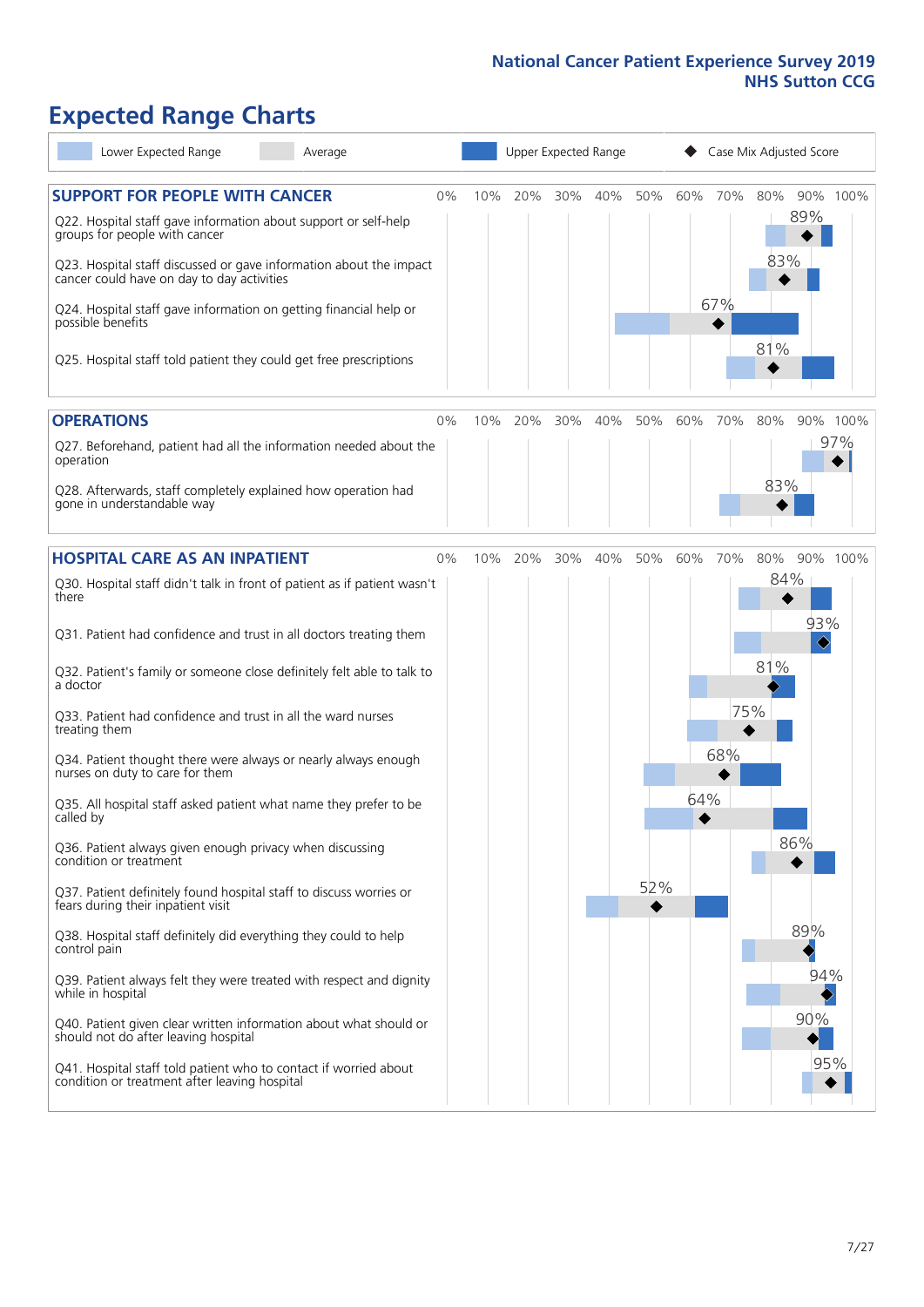# **Expected Range Charts**

| Lower Expected Range<br>Average                                                                                                                                                                                                                                                                                                                                                                                                                                                                                                                                                                                                                                                                        |            |     | Upper Expected Range |          |                   |                 |            |                       | Case Mix Adjusted Score |            |                 |
|--------------------------------------------------------------------------------------------------------------------------------------------------------------------------------------------------------------------------------------------------------------------------------------------------------------------------------------------------------------------------------------------------------------------------------------------------------------------------------------------------------------------------------------------------------------------------------------------------------------------------------------------------------------------------------------------------------|------------|-----|----------------------|----------|-------------------|-----------------|------------|-----------------------|-------------------------|------------|-----------------|
| <b>HOSPITAL CARE AS A DAY PATIENT / OUTPATIENT 0%</b><br>Q43. Patient definitely found hospital staff to discuss worries or<br>fears during their outpatient or day case visit<br>Q44. Cancer doctor had the right documents at patient's last<br>outpatient appointment<br>Q46. Beforehand patient completely had all information needed<br>about radiotherapy treatment<br>Q47. Patient completely given understandable information about<br>whether radiotherapy was working<br>Q49. Beforehand patient completely had all information needed<br>about chemotherapy treatment<br>Q50. Patient given enough information about whether<br>chemotherapy was working in a completely understandable way |            | 10% | 20%                  | 30%      | 40%               | 50%             | 60%        | 70% 80%<br>66%<br>66% | 74%                     | 86%<br>85% | 90% 100%<br>96% |
| <b>HOME CARE AND SUPPORT</b><br>Q51. Hospital staff definitely gave family or someone close all the<br>information needed to help care at home<br>Q52. Patient definitely given enough support from health or social<br>services during treatment<br>Q53. Patient definitely given enough support from health or social<br>services after treatment                                                                                                                                                                                                                                                                                                                                                    | 0%         | 10% | 20%                  | 30%      | 40%<br>41%<br>42% | 50%             | 60%<br>60% | 70%                   | 80%                     |            | 90% 100%        |
| <b>CARE FROM YOUR GENERAL PRACTICE</b><br>Q54. GP given enough information about patient's condition and<br>treatment<br>Q55. General practice staff definitely did everything they could to<br>support patient during treatment                                                                                                                                                                                                                                                                                                                                                                                                                                                                       | $0\%$      | 10% | 20%                  | 30%      | 40%               | 50%             | 60%<br>62% | 70%                   | 80%                     |            | 90% 100%<br>97% |
| <b>YOUR OVERALL NHS CARE</b><br>Q56. Different people treating and caring for patient always work<br>well together to give best possible care<br>Q57. Patient given a care plan<br>Q58. Overall the administration of care was good or very good<br>Q59. Patient felt length of time for attending clinics and<br>appointments for cancer was about right<br>Q60. Someone discussed with patient whether they would like to<br>take part in cancer research                                                                                                                                                                                                                                            | $0\%$<br>0 | 10% | 20%<br>2             | 30%<br>3 | 40%<br>39%<br>4   | 50%<br>51%<br>5 | 60%<br>6   | 70%<br>65%<br>7       | 80%<br>77%<br>8         | 91%<br>9   | 90% 100%<br>10  |
| Q61. Patient's average rating of care scored from very poor to very<br>good                                                                                                                                                                                                                                                                                                                                                                                                                                                                                                                                                                                                                            |            |     |                      |          |                   |                 |            |                       |                         | 9:0        |                 |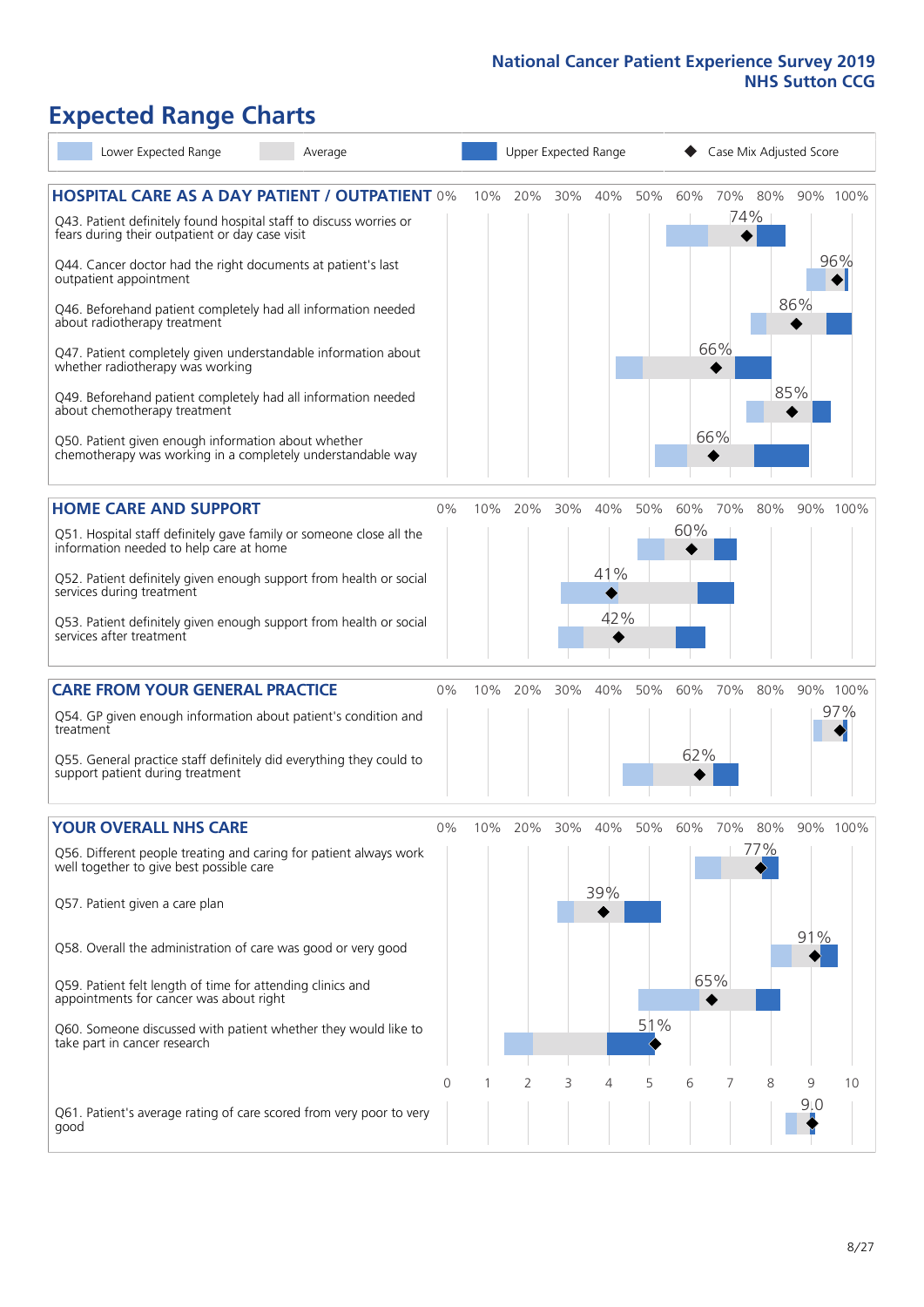# **Comparability Tables**

\* Indicates where a score has been suppressed because there are less than 21 responses.

\*\* No score available for 2018.

 $\triangle$  or  $\nabla$ 

Change 2018-2019: Indicates where 2019 score is significantly higher or lower than 2018 score Change Overall: Indicates significant change overall (2015, 2016, 2017, 2018 and 2019).

Adjusted Score below Lower Expected Range Adjusted Score between Upper and Lower Expected Ranges Adjusted Score above Upper

Expected Range

|                                                                             |           |               |           | Unadjusted Scores |                                                  |         |               | Case Mix Adjusted Scores |                                     |                   |
|-----------------------------------------------------------------------------|-----------|---------------|-----------|-------------------|--------------------------------------------------|---------|---------------|--------------------------|-------------------------------------|-------------------|
|                                                                             | 2018<br>n | 2018<br>Score | 2019<br>n | 2019<br>Score     | $\sqrt{(\text{Change})}$ Change<br>2018-<br>2019 | Overall | 2019<br>Score | Lower<br>Range           | Upper<br>Expected Expected<br>Range | National<br>Score |
| <b>SEEING YOUR GP</b>                                                       |           |               |           |                   |                                                  |         |               |                          |                                     |                   |
| Q1. Saw GP once or twice before being told they needed to go<br>to hospital | 240       | 81%           | 207       | 80%               |                                                  |         | 81%           | 73%                      | 84%                                 | 79%               |
| Q2. Patient thought they were seen as soon as necessary                     | 326       | 82%           | 300       | 87%               |                                                  |         | 88%           | 80%                      | 88%                                 | 84%               |
| <b>DIAGNOSTIC TESTS</b>                                                     |           |               |           |                   |                                                  |         |               |                          |                                     |                   |

| Q5. Received all the information needed about the test                    | $**$ | **  | 250 | 96% |  | 96% | 92% | 98% | 95% |
|---------------------------------------------------------------------------|------|-----|-----|-----|--|-----|-----|-----|-----|
| Q6. The length of time waiting for the test to be done was<br>about right | 28'  | 89% | 262 | 92% |  | 93% | 84% | 92% | 88% |
| Q7. Test results explained in completely understandable way               | 280  | 80% | 260 | 78% |  | 79% | 75% | 85% | 80% |

| <b>FINDING OUT WHAT WAS WRONG WITH YOU</b>                                                      |     |     |     |     |     |     |     |     |
|-------------------------------------------------------------------------------------------------|-----|-----|-----|-----|-----|-----|-----|-----|
| Q10. Patient told they could bring a family member or friend<br>when first told they had cancer | 307 | 85% | 272 | 83% | 85% | 71% | 83% | 77% |
| Q11. Patient felt they were told sensitively that they had cancer                               | 322 | 84% | 301 | 86% | 87% | 82% | 90% | 86% |
| Q12. Patient completely understood the explanation of what<br>was wrong                         | 329 | 71% | 300 | 68% | 70% | 68% | 78% | 73% |
| Q13. Patient given easy to understand written information<br>about the type of cancer they had  | 297 | 79% | 274 | 76% | 76% | 69% | 80% | 74% |

| <b>DECIDING THE BEST TREATMENT FOR YOU</b>                                                              |      |     |     |     |  |     |     |     |     |
|---------------------------------------------------------------------------------------------------------|------|-----|-----|-----|--|-----|-----|-----|-----|
| Q14. Patient felt that treatment options were completely<br>explained                                   | 298  | 84% | 271 | 79% |  | 80% | 79% | 88% | 83% |
| Q15. Patient felt possible side effects were definitely explained<br>in an understandable way           | 315  | 74% | 290 | 75% |  | 76% | 68% | 78% | 73% |
| Q16. Patient definitely given practical advice and support in<br>dealing with side effects of treatment | 314  | 67% | 285 | 71% |  | 72% | 62% | 73% | 67% |
| Q17. Patient definitely told about side effects that could affect<br>them in the future                 | 307  | 55% | 277 | 60% |  | 61% | 51% | 63% | 57% |
| Q18. Patient definitely involved as much as they wanted in<br>decisions about care and treatment        | $**$ | **  | 296 | 83% |  | 83% | 77% | 86% | 81% |

| <b>CLINICAL NURSE SPECIALIST (CNS)</b>                                                    |     |     |     |     |  |     |     |     |     |
|-------------------------------------------------------------------------------------------|-----|-----|-----|-----|--|-----|-----|-----|-----|
| Q19. Patient given the name of a CNS who would support them<br>through their treatment    | 318 | 96% | 289 | 92% |  | 92% | 89% | 95% | 92% |
| Q20. Patient found it very or quite easy to contact their CNS                             | 258 | 86% | 237 | 85% |  | 85% | 80% | 90% | 85% |
| Q21. Patient got understandable answers to important<br>questions all or most of the time | 252 | 85% | 219 | 86% |  | 86% | 83% | 92% | 87% |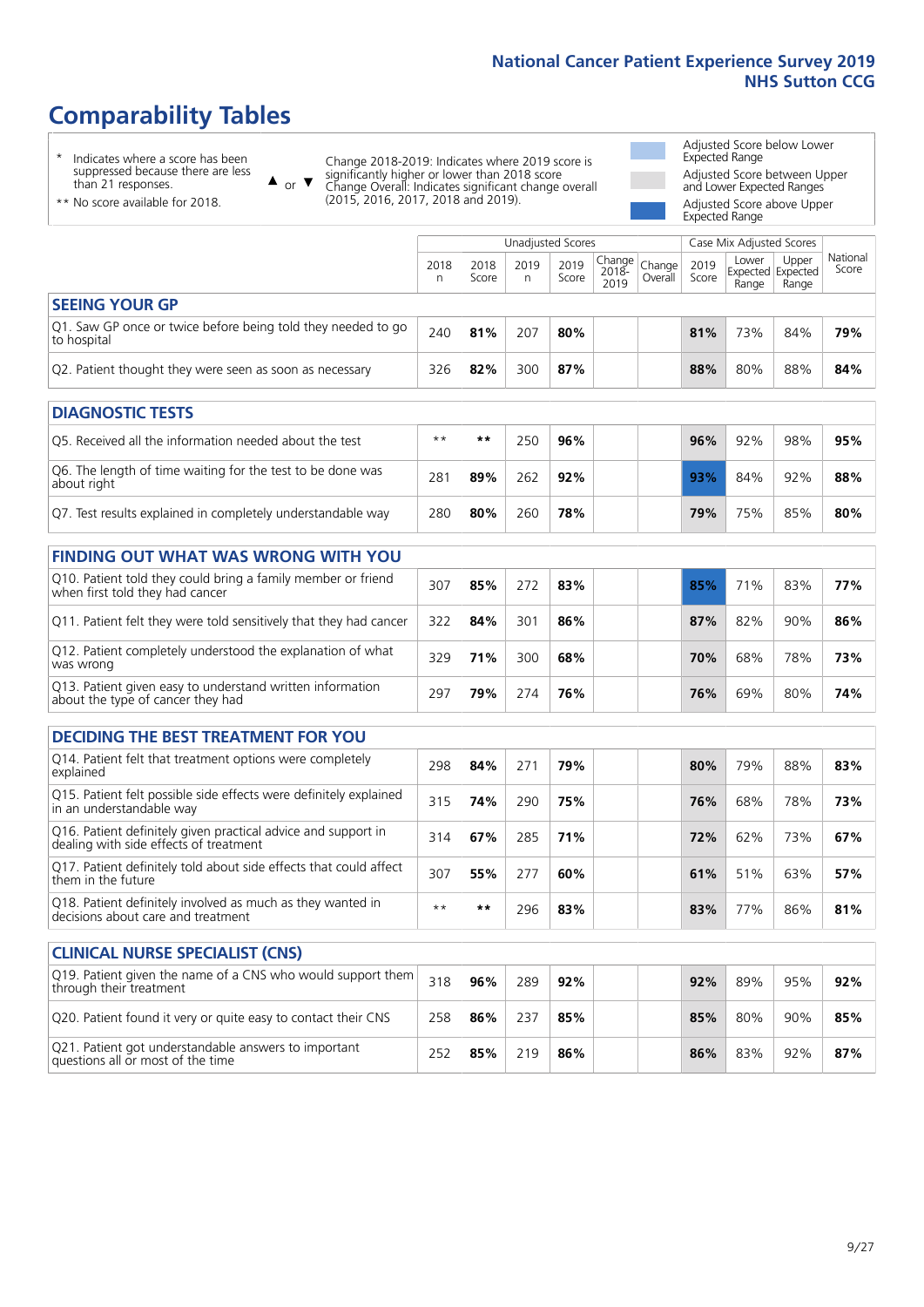# **Comparability Tables**

\* Indicates where a score has been suppressed because there are less than 21 responses.

\*\* No score available for 2018.

 $\triangle$  or  $\nabla$ 

Change 2018-2019: Indicates where 2019 score is significantly higher or lower than 2018 score Change Overall: Indicates significant change overall (2015, 2016, 2017, 2018 and 2019).

Adjusted Score below Lower Expected Range Adjusted Score between Upper and Lower Expected Ranges Adjusted Score above Upper Expected Range

|                                                                                                                   |              |               | <b>Unadjusted Scores</b> |               |                         |                   |               | Case Mix Adjusted Scores |                                     |                   |
|-------------------------------------------------------------------------------------------------------------------|--------------|---------------|--------------------------|---------------|-------------------------|-------------------|---------------|--------------------------|-------------------------------------|-------------------|
|                                                                                                                   | 2018<br>n    | 2018<br>Score | 2019<br>n                | 2019<br>Score | Change<br>2018-<br>2019 | Change<br>Overall | 2019<br>Score | Lower<br>Range           | Upper<br>Expected Expected<br>Range | National<br>Score |
| <b>SUPPORT FOR PEOPLE WITH CANCER</b>                                                                             |              |               |                          |               |                         |                   |               |                          |                                     |                   |
| Q22. Hospital staff gave information about support or self-help<br>groups for people with cancer                  | 249          | 85%           | 213                      | 88%           |                         |                   | 89%           | 84%                      | 92%                                 | 88%               |
| Q23. Hospital staff discussed or gave information about the<br>impact cancer could have on day to day activities  | 210          | 83%           | 198                      | 82%           |                         |                   | 83%           | 79%                      | 89%                                 | 84%               |
| Q24. Hospital staff gave information on getting financial help or<br>possible benefits                            | 144          | 63%           | 165                      | 65%           |                         |                   | 67%           | 55%                      | 70%                                 | 63%               |
| Q25. Hospital staff told patient they could get free prescriptions                                                | 159          | 75%           | 167                      | 79%           |                         |                   | 81%           | 76%                      | 88%                                 | 82%               |
| <b>OPERATIONS</b>                                                                                                 |              |               |                          |               |                         |                   |               |                          |                                     |                   |
| Q27. Beforehand, patient had all the information needed about<br>the operation                                    | 159          | 97%           | 142                      | 96%           |                         |                   | 97%           | 93%                      | 99%                                 | 96%               |
| Q28. Afterwards, staff completely explained how operation had<br>gone in understandable way                       | 159          | 81%           | 142                      | 82%           |                         |                   | 83%           | 73%                      | 86%                                 | 79%               |
| <b>HOSPITAL CARE AS AN INPATIENT</b>                                                                              |              |               |                          |               |                         |                   |               |                          |                                     |                   |
| Q30. Hospital staff didn't talk in front of patient as if patient<br>wasn't there                                 | $\star\star$ | **            | 134                      | 84%           |                         |                   | 84%           | 77%                      | 90%                                 | 84%               |
| Q31. Patient had confidence and trust in all doctors treating<br>them                                             | $* *$        | $***$         | 138                      | 93%           |                         |                   | 93%           | 78%                      | 90%                                 | 84%               |
| Q32. Patient's family or someone close definitely felt able to talk<br>to a doctor                                | $* *$        | $***$         | 120                      | 80%           |                         |                   | 81%           | 64%                      | 80%                                 | 72%               |
| Q33. Patient had confidence and trust in all the ward nurses<br>treating them                                     | $* *$        | **            | 138                      | 73%           |                         |                   | 75%           | 67%                      | 81%                                 | 74%               |
| Q34. Patient thought there were always or nearly always<br>enough nurses on duty to care for them                 | $\star\star$ | $***$         | 137                      | 67%           |                         |                   | 68%           | 56%                      | 72%                                 | 64%               |
| Q35. All hospital staff asked patient what name they prefer to<br>be called by                                    | $* *$        | $***$         | 136                      | 62%           |                         |                   | 64%           | 61%                      | 81%                                 | 71%               |
| Q36. Patient always given enough privacy when discussing<br>condition or treatment                                | $* *$        | $***$         | 138                      | 86%           |                         |                   | 86%           | 79%                      | 91%                                 | 85%               |
| Q37. Patient definitely found hospital staff to discuss worries or<br>fears during their inpatient visit          | $* *$        | **            | 107                      | 50%           |                         |                   | 52%           | 42%                      | 61%                                 | 52%               |
| Q38. Hospital staff definitely did everything they could to help<br>control pain                                  | $* *$        | $**$          | 123                      | 89%           |                         |                   | 89%           | 76%                      | 89%                                 | 83%               |
| Q39. Patient always felt they were treated with respect and<br>dignity while in hospital                          | $* *$        | **            | 138                      | 93%           |                         |                   | 94%           | 82%                      | 93%                                 | 88%               |
| Q40. Patient given clear written information about what should<br>or should not do after leaving hospital         | $\star\star$ | $***$         | 130                      | 90%           |                         |                   | 90%           | 80%                      | 92%                                 | 86%               |
| Q41. Hospital staff told patient who to contact if worried about<br>condition or treatment after leaving hospital | $**$         | **            | 128                      | 95%           |                         |                   | 95%           | 90%                      | 98%                                 | 94%               |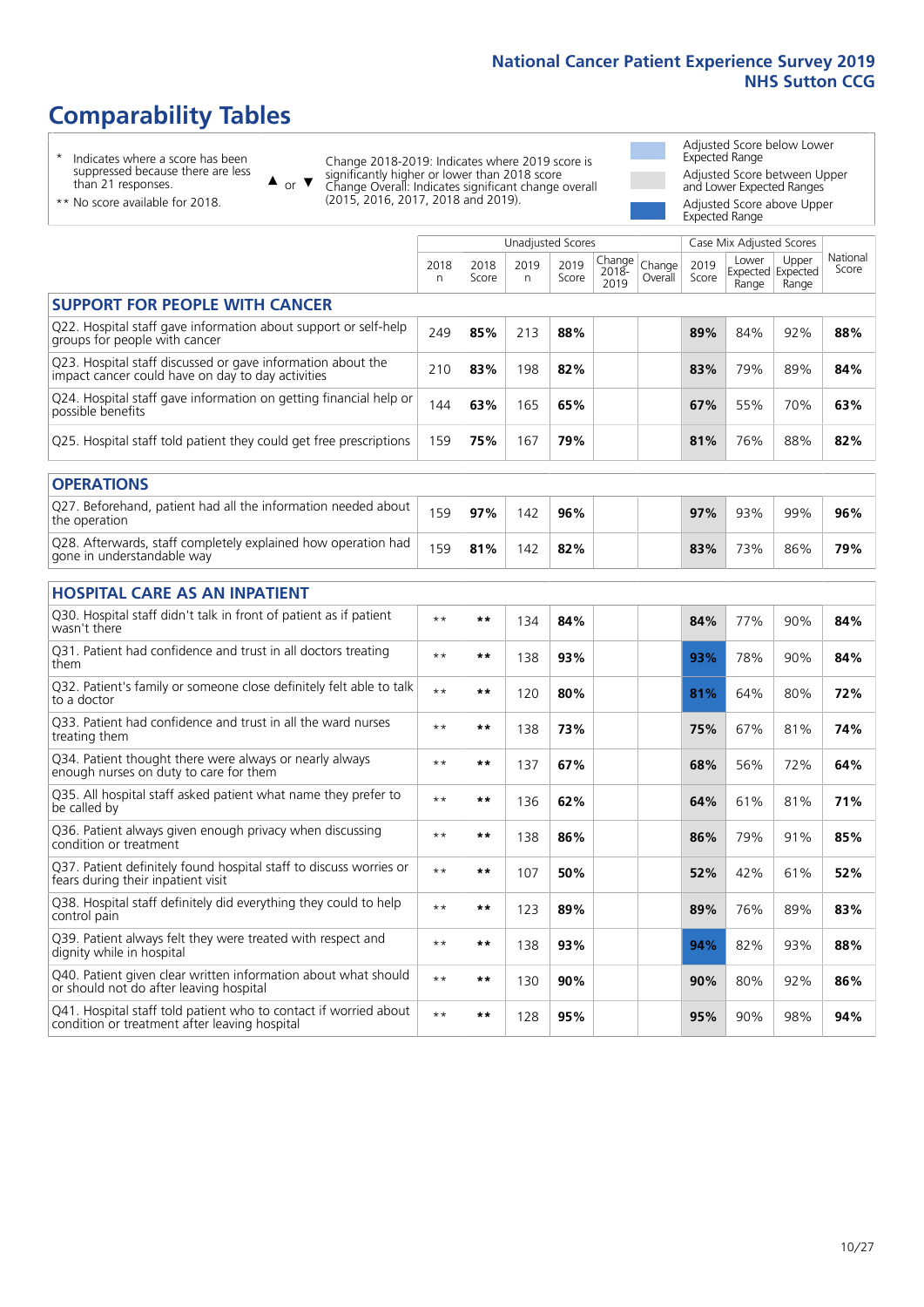# **Comparability Tables**

\* Indicates where a score has been suppressed because there are less than 21 responses.

\*\* No score available for 2018.

 $\triangle$  or  $\nabla$ 

Change 2018-2019: Indicates where 2019 score is significantly higher or lower than 2018 score Change Overall: Indicates significant change overall (2015, 2016, 2017, 2018 and 2019).

Adjusted Score below Lower Expected Range Adjusted Score between Upper and Lower Expected Ranges Adjusted Score above Upper

|                                                                                                                       | Expected Range |               |                          |               |                          |                   |               |                |                                     |                   |  |  |  |
|-----------------------------------------------------------------------------------------------------------------------|----------------|---------------|--------------------------|---------------|--------------------------|-------------------|---------------|----------------|-------------------------------------|-------------------|--|--|--|
|                                                                                                                       |                |               | <b>Unadjusted Scores</b> |               | Case Mix Adjusted Scores |                   |               |                |                                     |                   |  |  |  |
|                                                                                                                       | 2018<br>n      | 2018<br>Score | 2019<br>n                | 2019<br>Score | Change<br>2018-<br>2019  | Change<br>Overall | 2019<br>Score | Lower<br>Range | Upper<br>Expected Expected<br>Range | National<br>Score |  |  |  |
| <b>HOSPITAL CARE AS A DAY PATIENT / OUTPATIENT</b>                                                                    |                |               |                          |               |                          |                   |               |                |                                     |                   |  |  |  |
| Q43. Patient definitely found hospital staff to discuss worries or<br>fears during their outpatient or day case visit | 229            | 71%           | 216                      | 73%           |                          |                   | 74%           | 64%            | 77%                                 | 71%               |  |  |  |
| Q44. Cancer doctor had the right documents at patient's last<br>outpatient appointment                                | 277            | 97%           | 264                      | 96%           |                          |                   | 96%           | 93%            | 98%                                 | 96%               |  |  |  |
| Q46. Beforehand patient completely had all information needed<br>about radiotherapy treatment                         | 98             | 89%           | 82                       | 85%           |                          |                   | 86%           | 79%            | 94%                                 | 86%               |  |  |  |
| Q47. Patient completely given understandable information<br>about whether radiotherapy was working                    | 80             | 51%           | 71                       | 66%           |                          |                   | 66%           | 48%            | 71%                                 | 60%               |  |  |  |
| Q49. Beforehand patient completely had all information needed<br>about chemotherapy treatment                         | 147            | 81%           | 140                      | 85%           |                          |                   | 85%           | 78%            | 90%                                 | 84%               |  |  |  |
| Q50. Patient given enough information about whether<br>chemotherapy was working in a completely understandable way    | 141            | 53%           | 125                      | 66%           |                          |                   | 66%           | 59%            | 76%                                 | 68%               |  |  |  |
| <b>HOME CARE AND SUPPORT</b>                                                                                          |                |               |                          |               |                          |                   |               |                |                                     |                   |  |  |  |
| Q51. Hospital staff definitely gave family or someone close all<br>the information needed to help care at home        | 250            | 59%           | 245                      | 60%           |                          |                   | 60%           | 54%            | 66%                                 | 60%               |  |  |  |
| Q52. Patient definitely given enough support from health or<br>social services during treatment                       | 139            | 42%           | 135                      | 40%           |                          |                   | 41%           | 42%            | 62%                                 | 52%               |  |  |  |
| Q53. Patient definitely given enough support from health or<br>social services after treatment                        | 83             | 33%           | 73                       | 42%           |                          |                   | 42%           | 34%            | 56%                                 | 45%               |  |  |  |
| <b>CARE FROM YOUR GENERAL PRACTICE</b>                                                                                |                |               |                          |               |                          |                   |               |                |                                     |                   |  |  |  |
| Q54. GP given enough information about patient's condition<br>and treatment                                           | 283            | 94%           | 263                      | 97%           |                          |                   | 97%           | 93%            | 98%                                 | 95%               |  |  |  |
| Q55. General practice staff definitely did everything they could<br>to support patient during treatment               | 211            | 63%           | 180                      | 62%           |                          |                   | 62%           | 51%            | 66%                                 | 58%               |  |  |  |
| <b>YOUR OVERALL NHS CARE</b>                                                                                          |                |               |                          |               |                          |                   |               |                |                                     |                   |  |  |  |
|                                                                                                                       |                |               |                          |               |                          |                   |               |                |                                     |                   |  |  |  |
| Q56. Different people treating and caring for patient always<br>work well together to give best possible care         | $***$          | $***$         | 294                      | 76%           |                          |                   | 77%           | 68%            | 78%                                 | 73%               |  |  |  |
| Q57. Patient given a care plan                                                                                        | 247            | 32%           | 233                      | 37%           |                          |                   | 39%           | 31%            | 44%                                 | 38%               |  |  |  |
| Q58. Overall the administration of care was good or very good                                                         | 325            | 93%           | 302                      | 90%           |                          |                   | 91%           | 85%            | 92%                                 | 89%               |  |  |  |
| Q59. Patient felt length of time for attending clinics and<br>appointments for cancer was about right                 | 326            | 71%           | 301                      | 64%           |                          |                   | 65%           | 62%            | 76%                                 | 69%               |  |  |  |
| Q60. Someone discussed with patient whether they would like<br>to take part in cancer research                        | 308            | 55%           | 273                      | 52%           |                          |                   | 51%           | 21%            | 39%                                 | 30%               |  |  |  |
| Q61. Patient's average rating of care scored from very poor to<br>very good                                           | 317            | 8.9           | 295                      | 9.0           |                          |                   | 9.0           | 8.6            | 9.0                                 | 8.8               |  |  |  |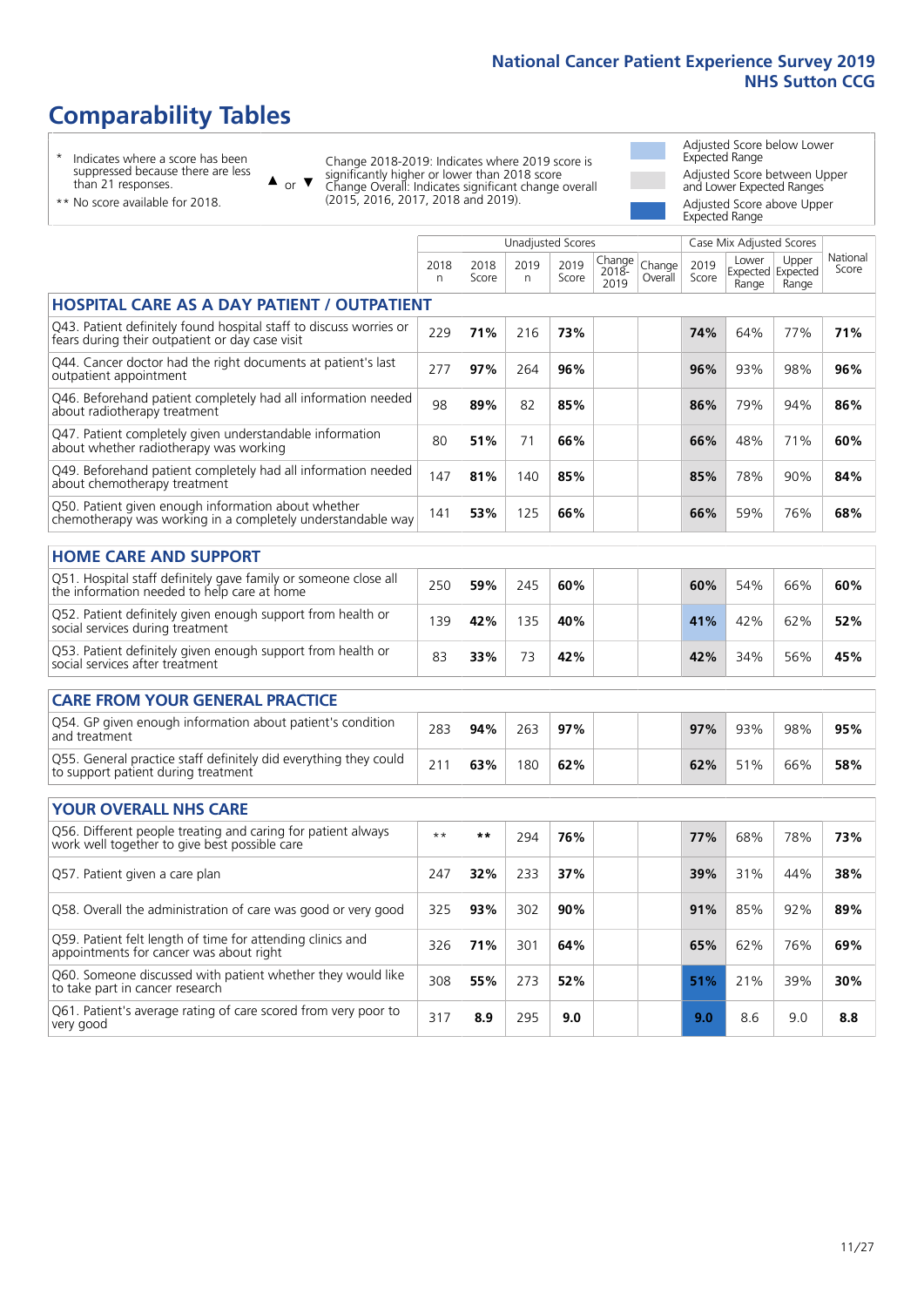- \* Indicates where a score has been suppressed because there are less than 21 responses.
- n.a. Indicates that there were no respondents for that tumour group.

| <b>SEEING YOUR GP</b>                           |            |         |               |            |                    |                |                  |         | Tumour Group |         |         |                 |                                                           |             |                |
|-------------------------------------------------|------------|---------|---------------|------------|--------------------|----------------|------------------|---------|--------------|---------|---------|-----------------|-----------------------------------------------------------|-------------|----------------|
|                                                 |            | Brain   | <b>Breast</b> | Colorectal | ᠊ᢛ<br>Gynaecologic | Haematological | Head and<br>Neck | Lung    | Prostate     | Sarcoma | Skin    | Upper<br>Gastro | $\sigma$<br>Jrologica                                     | Other       | All<br>Cancers |
| Q1. Saw GP once or twice before being told they | <b>CCG</b> | $\star$ | 97%           | $\star$    | $\star$            | 67%            | $\star$          | $\star$ | 88%          | $\star$ | $\star$ |                 |                                                           | 71% 93% 80% |                |
| needed to go to hospital                        | National   | 59%     |               |            | 94% 75% 77%        |                |                  |         |              |         |         |                 | 67%   79%   71%   82%   71%   90%   74%   83%   74%   79% |             |                |
| Q2. Patient thought they were seen as soon as   | <b>CCG</b> | $\star$ |               | 91% 75%    | $\star$            | 88%            | $\star$          | $\star$ | 92%          |         | $\star$ |                 |                                                           | 85% 85% 87% |                |
| necessary                                       | National   | 79%     |               | 89% 83%    |                    |                |                  |         |              |         |         |                 | 81%   82%   81%   84%   86%   69%   85%   79%   85%   79% |             | 84%            |

#### **DIAGNOSTIC TESTS** Tumour Group

|                                                   |                                          | Brain   | <b>Breast</b> | Colorectal<br>LGT | ᠊ᢛ<br>Gynaecologic | Haematological | Head and<br>Neck | Lung        | Prostate | Sarcoma | Skin    | Upper<br>Gastro | rological                                   | Other        | All<br>Cancers |
|---------------------------------------------------|------------------------------------------|---------|---------------|-------------------|--------------------|----------------|------------------|-------------|----------|---------|---------|-----------------|---------------------------------------------|--------------|----------------|
| Q5. Received all the information needed about     | <b>CCG</b>                               | $\star$ |               | 96% 100%          |                    | 92%            | $\star$          | $\star$     | 97%      |         | $\star$ | $\star$         |                                             | 96% 100% 96% |                |
| the test                                          | National                                 | 93%     |               | 95% 95%           |                    | 93% 95%        |                  | 93% 95% 95% |          | 93%     | 96%     | 95%             | 95%                                         | 95% 95%      |                |
| Q6. The length of time waiting for the test to be | <b>CCG</b>                               | $\star$ |               | 88% 91%           | $\star$            | 98%            | $\star$          | $\star$     | 86%      | $\star$ | $\star$ | $\star$         |                                             | 88% 97%      | 92%            |
| done was about right                              | National                                 |         |               | 84% 91% 88%       |                    |                |                  |             |          |         |         |                 | 86% 89% 88% 87% 87% 81% 87% 84% 87% 86% 88% |              |                |
| Q7. Test results explained in completely          | CCG                                      | $\star$ |               | 80% 82%           | $\star$            | 71%            | $\star$          | $\star$     | 78%      | $\star$ | $\star$ | $\star$         |                                             | 88% 86% 78%  |                |
| understandable way                                | National 71% 83% 82% 77% 77% 79% 80% 80% |         |               |                   |                    |                |                  |             |          |         |         |                 | 78% 84% 75% 80% 76% 80%                     |              |                |

| <b>FINDING OUT WHAT WAS WRONG WITH YOU</b>        |          |         |               |                       |                |                   |                        |         | <b>Tumour Group</b> |          |         |                 |            |         |                |
|---------------------------------------------------|----------|---------|---------------|-----------------------|----------------|-------------------|------------------------|---------|---------------------|----------|---------|-----------------|------------|---------|----------------|
|                                                   |          | Brain   | <b>Breast</b> | olorectal<br>LGT<br>Û | Gynaecological | aematologica<br>ェ | ad and<br>Neck<br>Head | Lung    | Prostate            | Sarcoma  | Skin    | Upper<br>Gastro | Urological | Other   | All<br>Cancers |
| Q10. Patient told they could bring a family       | CCG      | $\star$ | 96%           | 88%                   | $\star$        | 70%               | $\star$                | $\star$ | 91%                 | $\star$  | $\star$ | $\star$         | 76%        | 89%     | 83%            |
| member or friend when first told they had cancer  | National | 85%     | 82%           | 82%                   | 71%            | 71%               | 71%                    | 77%     | 79%                 | 73%      | 69%     | 76%             | 73%        | 75%     | 77%            |
| Q11. Patient felt they were told sensitively that | CCG      | $\star$ | 94% 89%       |                       |                | 81%               | $^\star$               | $\star$ | 82%                 | $^\star$ | $\star$ | $\star$         | 78%        | 85%     | 86%            |
| they had cancer                                   | National | 79%     |               | 89% 87%               | 82%            |                   | 84% 87%                | 83%     | 86%                 | 84%      |         | 89% 81%         |            | 84% 83% | 86%            |
| Q12. Patient completely understood the            | CCG      | $\star$ | 78%           | 63%                   |                | 53%               | $\star$                | $\star$ | 74%                 | $\star$  | $\star$ |                 | 74%        | 69% 68% |                |
| explanation of what was wrong                     | National | 66%     | 77%           | 79%                   | 73%            | 60%               | 78%                    | 76%     | 79%                 | 67%      | 80%     | 70%             | 77%        | 70%     | 73%            |
| Q13. Patient given easy to understand written     | CCG      | $\star$ | 81%           | 63%                   |                | 75%               | $\star$                | $\star$ | 86%                 | $\ast$   | $\star$ | $\star$         | 80%        | 83%     | 76%            |
| information about the type of cancer they had     | National | 66%     | 78%           | 73%                   | 71%            | 76%               | 69%                    | 67% 83% |                     | 67%      | 84%     | 67%             | 74%        | 65%     | 74%            |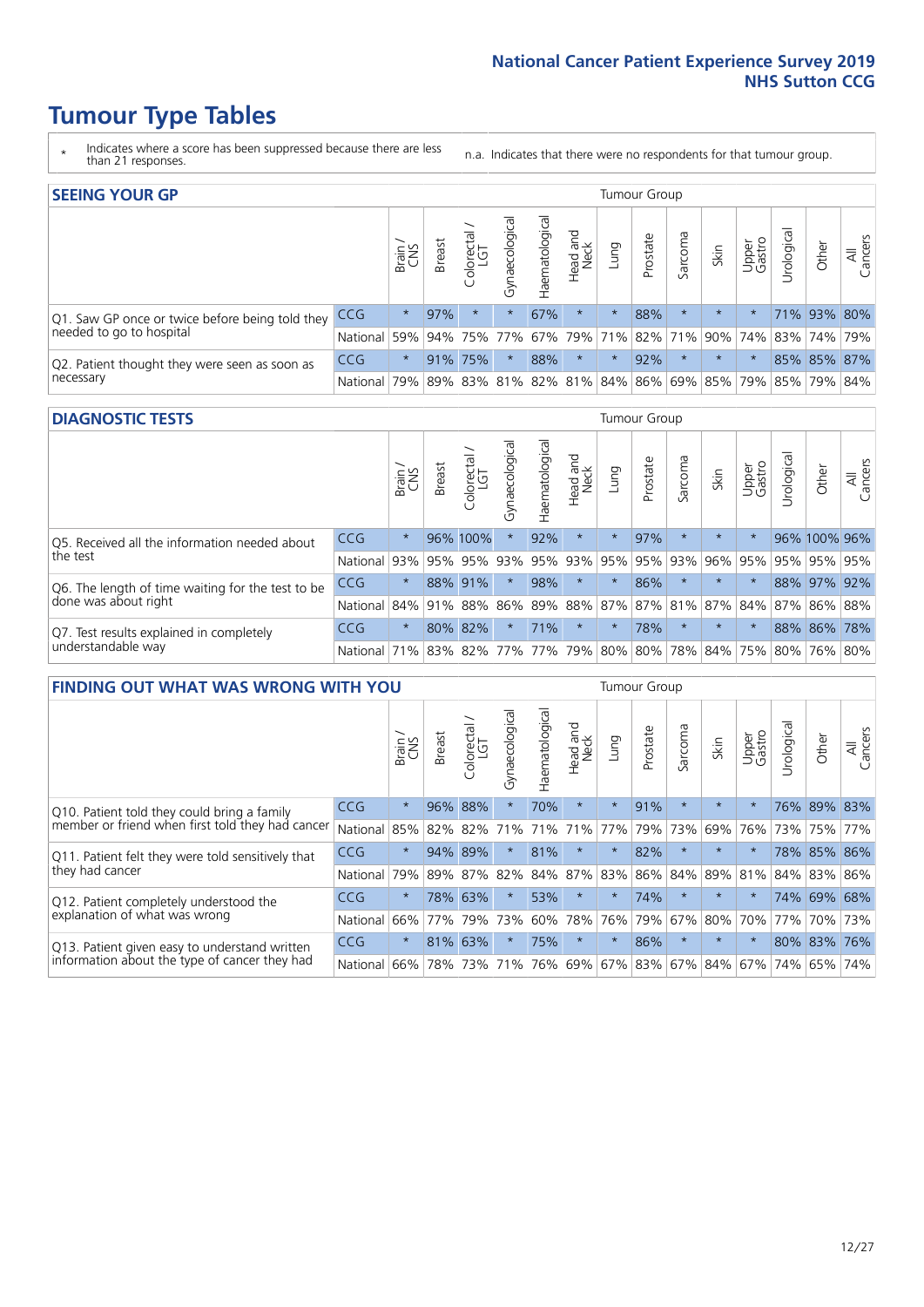- \* Indicates where a score has been suppressed because there are less than 21 responses.
- n.a. Indicates that there were no respondents for that tumour group.

| <b>DECIDING THE BEST TREATMENT FOR YOU</b>         |          |         |               |                        |                                     |                |                         |         | <b>Tumour Group</b> |              |         |                 |            |         |                |
|----------------------------------------------------|----------|---------|---------------|------------------------|-------------------------------------|----------------|-------------------------|---------|---------------------|--------------|---------|-----------------|------------|---------|----------------|
|                                                    |          | Brain   | <b>Breast</b> | olorectal.<br>LGT<br>Ū | Gynaecological                      | Haematological | ead and<br>Neck<br>Head | Lung    | Prostate            | arcoma<br>vĀ | Skin    | Upper<br>Gastro | Jrological | Other   | All<br>Cancers |
| Q14. Patient felt that treatment options were      | CCG      | $\star$ | 85%           | 89%                    | $\star$                             | 70%            | $\star$                 | $\star$ | 71%                 | $\star$      | $\star$ | $\star$         | 73%        | 89%     | 79%            |
| completely explained                               | National | 85%     | 85%           | 85%                    | 85%                                 | 82%            | 87%                     | 84%     | 83%                 | 83%          | 89%     | 81%             |            | 83% 79% | 83%            |
| Q15. Patient felt possible side effects were       | CCG      | $\star$ |               | 84% 71%                | $\star$                             | 62%            | $\star$                 | $\star$ | 81%                 | $\star$      | $\star$ | $\star$         | 77%        | 90%     | 75%            |
| definitely explained in an understandable way      | National | 69%     | 74%           | 76%                    | 75%                                 | 69%            | 73%                     | 74%     | 73%                 | 73%          | 77%     | 72%             | 71%        | 70%     | 73%            |
| Q16. Patient definitely given practical advice and | CCG      | $\star$ | 75%           | 74%                    | $\star$                             | 50%            | $\star$                 | $\star$ | 74%                 | $\star$      | $\star$ | $\star$         | 70%        | 78%     | 171%           |
| support in dealing with side effects of treatment  | National | 63%     | 70%           | 70%                    | 69%                                 | 65%            | 70%                     | 69%     | 65%                 | 66%          | 71%     | 66%             | 63%        | 64%     | 67%            |
| Q17. Patient definitely told about side effects    | CCG      | $\star$ | 66%           | 67%                    | $\star$                             | 40%            | $\star$                 | $\star$ | 68%                 | $\star$      |         | $\star$         |            | 54% 67% | 60%            |
| that could affect them in the future               | National | 62%     | 57%           | 59%                    | 56%                                 | 51%            | 64%                     | 56%     | 66%                 | 54%          | 66%     | 53%             |            | 56% 52% | 57%            |
| Q18. Patient definitely involved as much as they   | CCG      | $\star$ | 87%           | 89%                    | $\star$                             | 75%            | $\star$                 | $\star$ | 79%                 | $\star$      | $\star$ | $\star$         | 73%        | 87%     | 83%            |
| wanted in decisions about care and treatment       | National | 79%     |               |                        | 81% 83% 81% 80% 81% 81% 84% 81% 87% |                |                         |         |                     |              |         | 79%             | 79%        | 78% 81% |                |

#### **CLINICAL NURSE SPECIALIST (CNS)** Tumour Group

|                                             |          | Brain           | <b>Breast</b>   | Colorectal<br>LGT | Gynaecologica | శా<br>aematologi | Head and<br>Neck | Lung    | Prostate | Sarcoma | Skin    | Upper<br>Gastro                               | rological | Other       | All<br>Cancers |
|---------------------------------------------|----------|-----------------|-----------------|-------------------|---------------|------------------|------------------|---------|----------|---------|---------|-----------------------------------------------|-----------|-------------|----------------|
| Q19. Patient given the name of a CNS who    | CCG      | $\star$         |                 | 96% 100%          |               | 89%              | $\star$          |         | 86%      | $\star$ | $\star$ |                                               |           | 85% 90% 92% |                |
| would support them through their treatment  | National | 95%             | 95%             | 92%               | 95%           | 92%              | 91%              |         | 94% 91%  | 91%     | 91%     | 93%                                           | 85%       | 89%         | 92%            |
| Q20. Patient found it very or quite easy to | CCG      | $\star$         |                 | 82% 81%           |               | 89%              | $\star$          | $\star$ | 83%      |         | $\star$ | $\star$                                       | 83%       | 80% 85%     |                |
| contact their CNS                           | National |                 | 86% 84% 88% 85% |                   |               | 87%              | 86%              | 86% 80% |          |         |         | 86% 90% 85%                                   |           | 83% 83%     | 85%            |
| Q21. Patient got understandable answers to  | CCG      | $\star$         |                 | 85% 83%           |               | 84%              | $\star$          | $\star$ | $\star$  | $\star$ | $\star$ | $\star$                                       |           | 86% 87% 86% |                |
| important questions all or most of the time | National | 82% 87% 89% 86% |                 |                   |               |                  |                  |         |          |         |         | 89%   88%   86%   87%   87%   93%   86%   87% |           |             | 86% 87%        |

| <b>SUPPORT FOR PEOPLE WITH CANCER</b>                                                             |            |         |               |            |                |                |                     |         | Tumour Group |                  |         |                 |           |       |                |
|---------------------------------------------------------------------------------------------------|------------|---------|---------------|------------|----------------|----------------|---------------------|---------|--------------|------------------|---------|-----------------|-----------|-------|----------------|
|                                                                                                   |            | Brain   | <b>Breast</b> | Colorectal | Gynaecological | Haematological | and<br>Neck<br>Head | Lung    | Prostate     | arcoma<br>$\sim$ | Skin    | Upper<br>Gastro | Urologica | Other | All<br>Cancers |
| Q22. Hospital staff gave information about<br>support or self-help groups for people with         | <b>CCG</b> | $\star$ | 89%           | $\star$    | $\star$        | 82%            | $\star$             | $\star$ | 92%          | $\star$          | $\star$ | $\star$         | $\star$   | 86%   | 88%            |
| cancer                                                                                            | National   | 92%     | 92%           | 88%        | 87%            | 86%            | 88%                 | 87%     | 91%          | 86%              | 90%     | 88%             | 81%       | 83%   | 88%            |
| Q23. Hospital staff discussed or gave information<br>about the impact cancer could have on day to | CCG        | $\star$ | 88%           | $\star$    | $\star$        | 79%            | $\star$             | $\star$ | 84%          | $\star$          | $\star$ | $\star$         | $\star$   | 93%   | 82%            |
| day activities                                                                                    | National   | 84%     | 86%           | 85%        | 82%            | 84%            | 84%                 | 83%     | 88%          | 81%              | 86%     | 83%             | 78%       | 79%   | 84%            |
| Q24. Hospital staff gave information on getting                                                   | <b>CCG</b> | $\star$ | 67%           | $\star$    | $\star$        | 80%            | $\star$             | $\star$ | 71%          | $\star$          | $\star$ | $\star$         | $\star$   | 58%   | 65%            |
| financial help or possible benefits                                                               | National   | 78%     | 68%           | 61%        | 66%            | 61%            | 67%                 | 72%     | 55%          | 64%              | 60%     | 64%             | 47%       | 59%   | 63%            |
| Q25. Hospital staff told patient they could get                                                   | <b>CCG</b> | $\star$ | 69%           | $\star$    | $\star$        | 79%            | $\star$             | $\star$ | 81%          | $\star$          | $\star$ | $\star$         | $\star$   | 74%   | 79%            |
| free prescriptions                                                                                | National   | 82%     | 81%           | 83%        | 79%            | 87%            | 84%                 | 86%     | 80%          | 78%              | 71%     | 84%             | 73%       | 81%   | 82%            |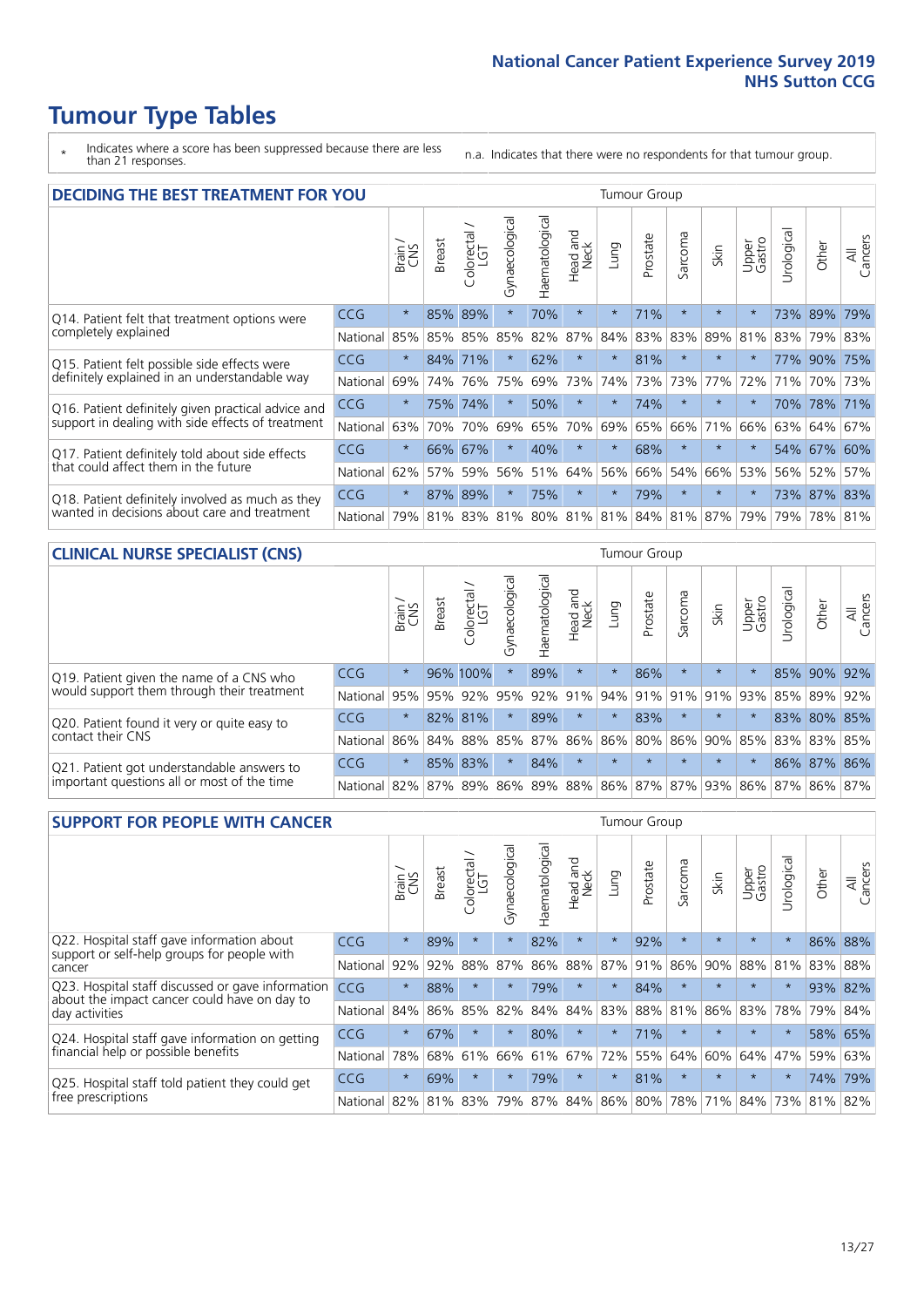- \* Indicates where a score has been suppressed because there are less than 21 responses.
- n.a. Indicates that there were no respondents for that tumour group.

| <b>OPERATIONS</b>                                |              |       |               |            |                |                     |                         |         | Tumour Group        |         |         |                 |                                  |         |                |
|--------------------------------------------------|--------------|-------|---------------|------------|----------------|---------------------|-------------------------|---------|---------------------|---------|---------|-----------------|----------------------------------|---------|----------------|
|                                                  |              | Brain | <b>Breast</b> | Colorectal | Gynaecological | Haematological      | Head and<br>Neck        | Lung    | Prostate            | Sarcoma | Skin    | Upper<br>Gastro | $\overline{\sigma}$<br>Jrologica | Other   | All<br>Cancers |
| Q27. Beforehand, patient had all the information | <b>CCG</b>   | n.a.  |               | 97% 95%    | $\star$        |                     | $\star$                 | $\star$ | $\star$             | n.a.    | $\star$ |                 | 96%                              | $\star$ | 96%            |
| needed about the operation                       | National I   |       | 96% 97% 96%   |            | 96%            |                     | 94% 96% 95% 97% 95% 96% |         |                     |         |         | 96%             | 95% 95%                          |         | 96%            |
| Q28. Afterwards, staff completely explained how  | <b>CCG</b>   | n.a.  |               | 78% 82%    | $\star$        |                     | $\star$                 | $\star$ | $\star$             | n.a.    | $\star$ | $\star$         | 88%                              | $\star$ | 82%            |
| operation had gone in understandable way         | National 76% |       |               |            |                | 79% 83% 79% 78% 79% |                         |         | 79% 78% 80% 82% 79% |         |         |                 |                                  | 76% 77% | 79%            |

#### **HOSPITAL CARE AS AN INPATIENT** Tumour Group

|                                                                                                   |          | Brain   | Breast  | Colorectal /<br>LGT | Gynaecological | Haematological  | Head and<br>Neck | Lung        | Prostate | Sarcoma | Skin    | Upper<br>Gastro | Urological | Other   | All<br>Cancers |
|---------------------------------------------------------------------------------------------------|----------|---------|---------|---------------------|----------------|-----------------|------------------|-------------|----------|---------|---------|-----------------|------------|---------|----------------|
| Q30. Hospital staff didn't talk in front of patient<br>as if patient wasn't there                 | CCG      | $\star$ | $\star$ | $\star$             | $\star$        | $\star$         | $\star$          | $\star$     | $\star$  | n.a.    | $\star$ | $\star$         | $\star$    | $\star$ | 84%            |
|                                                                                                   | National | 81%     | 86%     | 81%                 | 83%            | 84%             | 83%              | 81%         | 88%      | 86%     | 86%     | 81%             | 83%        | 82%     | 84%            |
| Q31. Patient had confidence and trust in all<br>doctors treating them                             | CCG      | $\star$ | $\star$ | 86%                 | $\star$        | 95%             | $\star$          | $\star$     | $\star$  | n.a.    | $\star$ | $\star$         | $\star$    | $\star$ | 93%            |
|                                                                                                   | National | 82%     | 83%     | 85%                 | 83%            | 82%             |                  | 87% 83%     | 89%      | 86%     | 85%     | 81%             | 85%        | 80%     | 84%            |
| Q32. Patient's family or someone close definitely<br>felt able to talk to a doctor                | CCG      | $\star$ | $\star$ | 81%                 | $\star$        | $\star$         | $\star$          | $\star$     | $\star$  | n.a.    | $\star$ |                 | $\star$    | $\star$ | 80%            |
|                                                                                                   | National | 67%     | 72%     | 73%                 | 72%            | 74%             | 75%              | 74%         | 72%      | 71%     | 74%     |                 | 73% 71%    | 69%     | 72%            |
| Q33. Patient had confidence and trust in all the<br>ward nurses treating them                     | CCG      | $\star$ | $\star$ | 57%                 | $\star$        | 76%             | $\star$          | $\star$     | $\star$  | n.a.    | $\star$ | $\star$         | $\star$    | $\star$ | 73%            |
|                                                                                                   | National | 72%     | 73%     | 72%                 | 71%            | 77%             | 75%              | 77%         | 79%      | 74%     | 75%     | 73%             | 77%        | 69%     | 74%            |
| Q34. Patient thought there were always or nearly<br>always enough nurses on duty to care for them | CCG      | $\star$ | $\star$ | $\star$             | $\star$        | 86%             | $\star$          | $\star$     | $\star$  | n.a.    | $\star$ | $\star$         | $\star$    | $\star$ | 67%            |
|                                                                                                   | National | 68%     | 64%     | 62%                 | 63%            | 63%             | 65%              | 68%         | 72%      | 65%     | 70%     | 65%             | 66%        | 60%     | 64%            |
| Q35. All hospital staff asked patient what name                                                   | CCG      | $\star$ | $\star$ | $\star$             | $\star$        | 57%             | $\star$          | $\star$     | $\star$  | n.a.    | $\star$ |                 | $\star$    | $\star$ | 62%            |
| they prefer to be called by                                                                       | National | 68%     | 62%     | 74%                 | 65%            | 72%             | 71%              | 76%         | 72%      | 74%     | 70%     | 78%             | 76%        | 69%     | 71%            |
| Q36. Patient always given enough privacy when                                                     | CCG      | $\star$ | $\star$ | 90%                 | $\star$        | 95%             | $\star$          | $\star$     | $\star$  | n.a.    | $\star$ | $\star$         | $\star$    | $\star$ | 86%            |
| discussing condition or treatment                                                                 | National | 78%     | 84%     | 85%                 | 81%            |                 | 86% 87%          | 84%         | 88%      | 84%     | 84%     | 84%             | 85%        | 82%     | 85%            |
| Q37. Patient definitely found hospital staff to                                                   | CCG      | $\star$ | $\star$ | $\star$             | $\star$        | $\star$         | $\star$          | $\star$     | $\star$  | n.a.    | $\star$ |                 | $\star$    | $\star$ | 50%            |
| discuss worries or fears during their inpatient visit                                             | National | 45%     | 51%     | 55%                 | 51%            | 56%             | 52%              | 49%         | 53%      | 54%     | 51%     | 53%             | 49%        | 46%     | 52%            |
| Q38. Hospital staff definitely did everything they                                                | CCG      | n.a.    | $\star$ | $\star$             | $\star$        | $\star$         | $\star$          | $\star$     | $\star$  | n.a.    | $\star$ | $\star$         | $\star$    | $\star$ | 89%            |
| could to help control pain                                                                        | National | 85%     | 83%     | 84%                 | 82%            | 82%             | 80%              | 84%         | 85%      | 83%     | 85%     | 82%             | 81%        | 82%     | 83%            |
| Q39. Patient always felt they were treated with                                                   | CCG      | $\star$ | $\star$ | 90%                 | $\star$        | 95%             | $\star$          | $\star$     | $\star$  | n.a.    | $\star$ |                 | $\star$    |         | 93%            |
| respect and dignity while in hospital                                                             | National | 85%     | 87%     | 87%                 | 85%            | 89%             |                  | 87% 88%     | 91%      | 89%     | 89%     | 88%             | 90%        | 86%     | 88%            |
| Q40. Patient given clear written information<br>about what should or should not do after leaving  | CCG      | $\star$ | $\star$ | $\star$             | $\star$        | $\star$         | $\star$          | $\star$     | $\star$  | n.a.    | $\star$ | $\star$         | $\star$    | $\star$ | 90%            |
| hospital                                                                                          | National | 80%     | 89%     | 86%                 |                | 86% 83% 87% 82% |                  |             | 91%      | 85%     | 90%     |                 | 82% 87%    | 83%     | 86%            |
| Q41. Hospital staff told patient who to contact<br>if worried about condition or treatment after  | CCG      | n.a.    | $\star$ | $\star$             | $\star$        | $\star$         | $\star$          | $\star$     | $\star$  | n.a.    | $\star$ | $\star$         | $\star$    | $\star$ | 95%            |
| leaving hospital                                                                                  | National | 94%     | 95%     | 95%                 | 93%            |                 |                  | 96% 93% 92% | 96%      | 94%     | 95%     | 92%             | 92%        | 93%     | 94%            |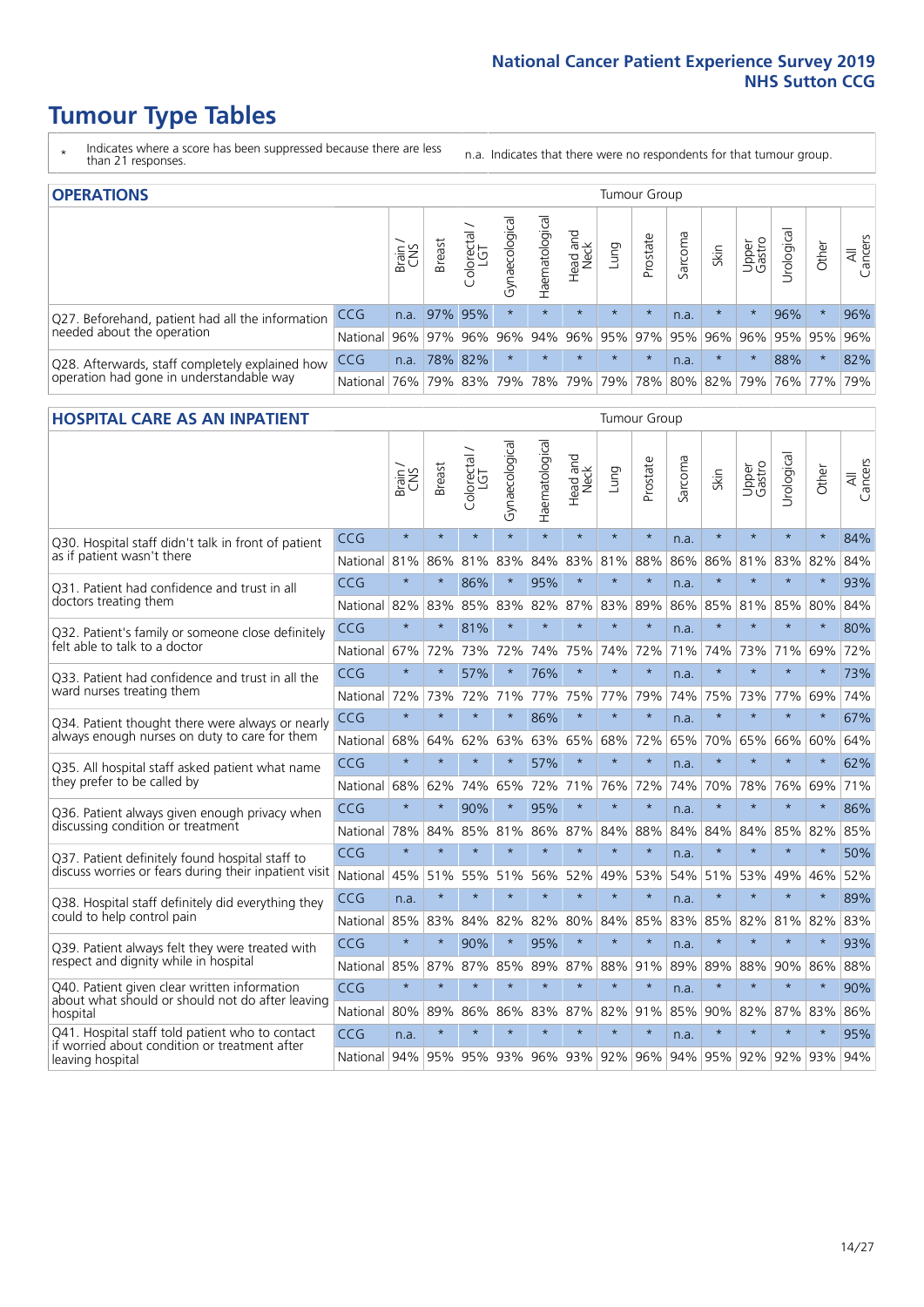- \* Indicates where a score has been suppressed because there are less than 21 responses.
- n.a. Indicates that there were no respondents for that tumour group.

| <b>HOSPITAL CARE AS A DAY PATIENT / OUTPATIENT</b>                                                                    | <b>Tumour Group</b> |         |               |                            |                |                |                         |         |          |         |         |                 |            |         |                |
|-----------------------------------------------------------------------------------------------------------------------|---------------------|---------|---------------|----------------------------|----------------|----------------|-------------------------|---------|----------|---------|---------|-----------------|------------|---------|----------------|
|                                                                                                                       |                     | Brain   | <b>Breast</b> | ╮<br>olorectal<br>LGT<br>Ü | Gynaecological | Haematological | aad and<br>Neck<br>Head | Lung    | Prostate | Sarcoma | Skin    | Upper<br>Gastro | Urological | Other   | All<br>Cancers |
| Q43. Patient definitely found hospital staff to                                                                       | CCG                 | $\star$ | 64%           | 61%                        | $\star$        | 80%            | $\star$                 | $\star$ | 68%      | $\star$ | $\star$ | $\star$         | $\star$    | 85%     | 73%            |
| discuss worries or fears during their outpatient or<br>day case visit                                                 | National            | 66%     | 68%           | 73%                        | 70%            | 73%            | 72%                     | 70%     | 74%      | 72%     | 72%     | 71%             | 67%        | 68%     | 71%            |
| Q44. Cancer doctor had the right documents at<br>patient's last outpatient appointment                                | CCG                 | $\star$ |               | 94% 100%                   | $\star$        | 98%            | $\star$                 | $\star$ | 100%     | $\star$ |         |                 | 100% 94%   |         | 96%            |
|                                                                                                                       | National            | 94%     | 96%           | 96%                        | 96%            | 97%            | 96%                     | 96%     | 96%      | 96%     | 96%     | 94%             | 96%        | 95%     | 96%            |
| Q46. Beforehand patient completely had                                                                                | <b>CCG</b>          | $\star$ | 83%           | $\star$                    | $\star$        | $\star$        | $\star$                 | $\star$ | $\star$  | $\star$ |         | $\star$         | $\star$    | $\ast$  | 85%            |
| all information needed about radiotherapy<br>treatment                                                                | National            | 91%     | 88%           | 83%                        | 88%            | 84%            | 86%                     | 86%     | 88%      | 88%     | 84%     | 86%             | 83%        | 84%     | 86%            |
| Q47. Patient completely given understandable                                                                          | CCG                 | $\star$ | 67%           | $\star$                    | $\star$        |                | $\star$                 | $\star$ | $\star$  | $\star$ |         | $\star$         | $\star$    | $\star$ | 66%            |
| information about whether radiotherapy was<br>working                                                                 | National            | 56%     | 60%           | 57%                        | 61%            | 62%            | 63%                     | 59%     | 60%      | 67%     | 57%     | 52%             | 59%        | 59%     | 60%            |
| Q49. Beforehand patient completely had all                                                                            | <b>CCG</b>          | $\star$ | 85%           | $\star$                    |                | 76%            | $\star$                 | $\star$ | $\star$  | $\star$ | $\star$ | $\star$         | $\star$    | $\ast$  | 85%            |
| information needed about chemotherapy<br>treatment                                                                    | National            | 80%     | 82%           | 86%                        | 87%            | 85%            | 79%                     | 84%     | 86%      | 86%     | 90%     | 84%             | 85%        | 85%     | 84%            |
| Q50. Patient given enough information about<br>whether chemotherapy was working in a<br>completely understandable way | <b>CCG</b>          | $\star$ | 67%           | $\star$                    | $\star$        | 64%            | $\star$                 | $\star$ | $\star$  | $\star$ | $\star$ | $\star$         | $\star$    | $\star$ | 66%            |
|                                                                                                                       | National            | 54%     | 62%           | 64%                        | 68%            | 75%            | 57%                     | 67%     | 66%      | 71%     | 79%     | 61%             | 68%        | 69%     | 68%            |

#### **HOME CARE AND SUPPORT** Tumour Group

|                                                                                                                   |            | Brain   | <b>Breast</b> | Colorectal<br>LGT | ᢛ<br>Gynaecologic | Haematological | ad and<br>Neck<br>Head | <b>Lung</b> | Prostate | Sarcoma | Skin    | Upper<br>Gastro | Urological  | Other   | All<br>Cancers |
|-------------------------------------------------------------------------------------------------------------------|------------|---------|---------------|-------------------|-------------------|----------------|------------------------|-------------|----------|---------|---------|-----------------|-------------|---------|----------------|
| Q51. Hospital staff definitely gave family or<br>someone close all the information needed to<br>help care at home | <b>CCG</b> | $\star$ |               | 64% 62%           | $\star$           | 44%            | $\ast$                 | $\star$     | 77%      |         | $\star$ | $\star$         |             | 50% 53% | 60%            |
|                                                                                                                   | National   | 58%     | 58%           | 63%               | 57%               | 62%            | 67%                    | 59%         | 61%      |         | 62% 65% | 60%             | 59%         | 55%     | 60%            |
| Q52. Patient definitely given enough support<br>from health or social services during treatment                   | <b>CCG</b> | $\star$ | 50%           | $\star$           | $\star$           | 28%            | $\star$                | $\star$     | $\star$  |         | $\star$ | $\star$         | $\star$     | $\star$ | 40%            |
|                                                                                                                   | National   | 42%     | 52%           | 60%               |                   | 45% 51%        | 59%                    | 50%         | 48%      |         | 53% 57% |                 | 54% 48% 51% |         | 52%            |
| Q53. Patient definitely given enough support<br>from health or social services after treatment                    | <b>CCG</b> | n.a.    | $\star$       | $\star$           | $\star$           | $\star$        | $\star$                | $\star$     | $\star$  | $\star$ | $\star$ | $\star$         | $\star$     | $\star$ | 42%            |
|                                                                                                                   | National   | 39%     |               | 41% 53%           | 39%               | 43%            | 56%                    | 40%         | 46%      |         | 48% 59% | 47%             | 44%         | 44%     | 45%            |

| <b>CARE FROM YOUR GENERAL PRACTICE</b>                                                                     |              |         |               |                   |                |                | <b>Tumour Group</b> |         |                             |         |                         |                 |                |             |                |
|------------------------------------------------------------------------------------------------------------|--------------|---------|---------------|-------------------|----------------|----------------|---------------------|---------|-----------------------------|---------|-------------------------|-----------------|----------------|-------------|----------------|
|                                                                                                            |              | Brain,  | <b>Breast</b> | Colorectal<br>LGT | Gynaecological | Haematological | Head and<br>Neck    | Lung    | Prostate                    | Sarcoma | Skin                    | Upper<br>Gastro | Φ<br>Urologica | Other       | All<br>Cancers |
| Q54. GP given enough information about<br>patient's condition and treatment                                | <b>CCG</b>   | $\star$ |               | 100%100%          | $\star$        | 98%            | $\star$             | $\star$ | 100%                        | $\star$ | $\star$                 | $\star$         |                | 92% 94% 97% |                |
|                                                                                                            | National 91% |         |               |                   | 96% 95% 95%    |                |                     |         | 96% 94% 94% 96%             |         | 94% 96% 93% 95% 94% 95% |                 |                |             |                |
| Q55. General practice staff definitely did<br>everything they could to support patient during<br>treatment | <b>CCG</b>   | $\star$ | 55%           | $\star$           | $\star$        | 52%            | $\star$             | $\star$ | 73%                         | $\star$ | $\star$                 | $\star$         | $\star$        |             | 58% 62%        |
|                                                                                                            | National 55% |         |               | 58% 59%           | 56%            |                |                     |         | 56% 59% 56% 64% 56% 65% 59% |         |                         |                 |                | 59% 55%     | 58%            |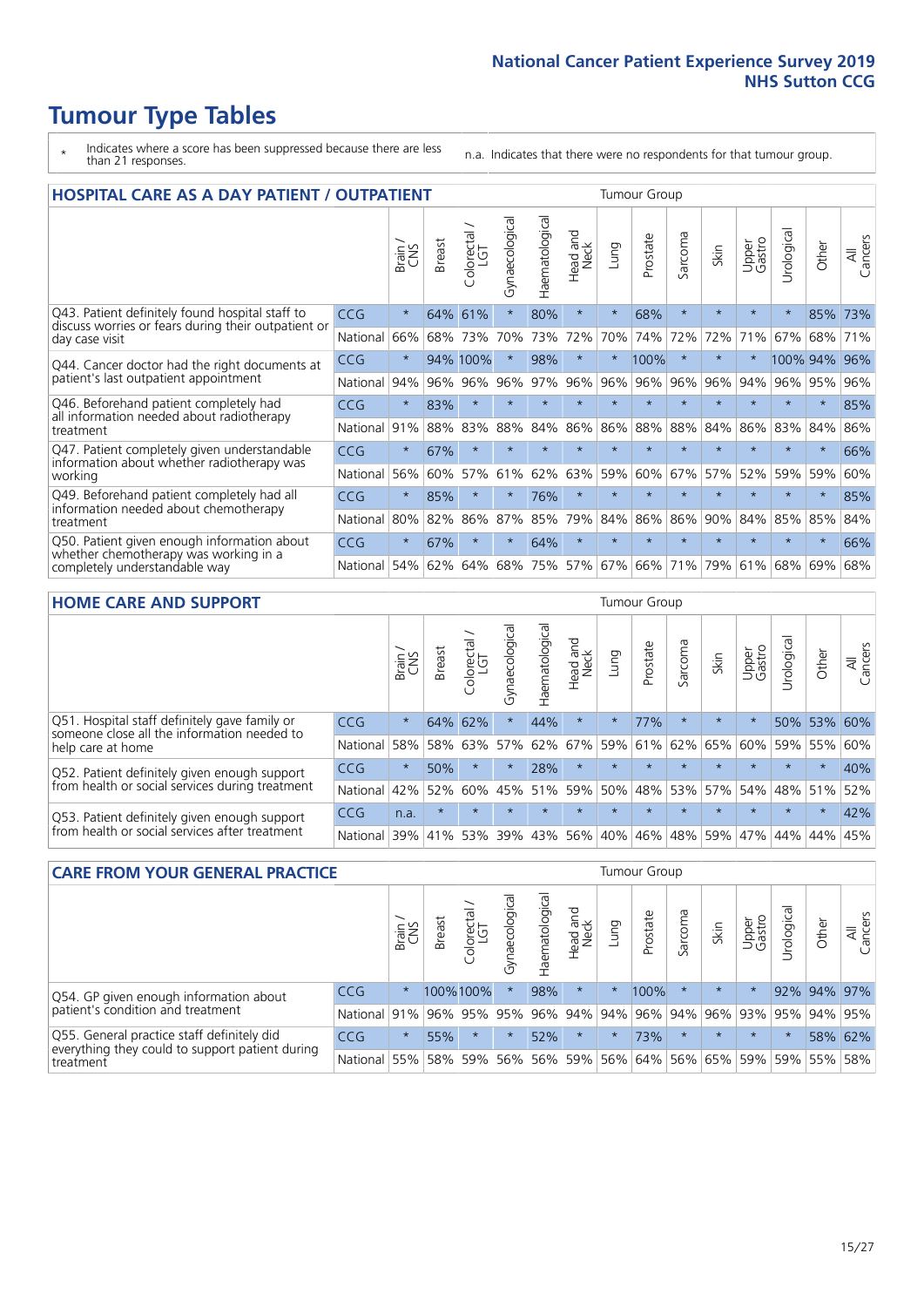- \* Indicates where a score has been suppressed because there are less than 21 responses.
- n.a. Indicates that there were no respondents for that tumour group.

#### **YOUR OVERALL NHS CARE** THE TWO CONTROLLER THE THE THROUP CHANGE THE TUMOUR GROUP

|            | Brain   | <b>Breast</b> | Colorectal | Gynaecological     | Haematological | <b>Bad and<br/>Neck</b><br>Head | Lung    | Prostate | Sarcoma    | Skin    | Upper<br>Gastro | Urological | Other | All<br>Cancers                                             |  |  |  |  |  |  |
|------------|---------|---------------|------------|--------------------|----------------|---------------------------------|---------|----------|------------|---------|-----------------|------------|-------|------------------------------------------------------------|--|--|--|--|--|--|
| <b>CCG</b> | $\star$ | 81%           | 77%        | $\star$            | 62%            | $\star$                         | $\star$ | 85%      | $\star$    | $\star$ | $\star$         | 75%        |       | 76%                                                        |  |  |  |  |  |  |
| National   | 60%     |               |            | 69%                | 75%            | 73%                             | 73%     | 75%      | 70%        | 79%     | 69%             | 74%        |       | 73%                                                        |  |  |  |  |  |  |
| <b>CCG</b> | $\star$ | 49%           | 52%        |                    | 21%            | $\star$                         | $\star$ | 41%      | $\star$    | $\star$ | $\star$         | 32%        |       | 37%                                                        |  |  |  |  |  |  |
| National   | 36%     | 41%           | 40%        | 34%                | 36%            | 39%                             | 36%     | 40%      | 34%        | 44%     | 36%             | 33%        | 31%   | 38%                                                        |  |  |  |  |  |  |
| <b>CCG</b> | $\star$ | 91%           | 82%        |                    | 91%            | $\star$                         | $\star$ | 90%      | $\star$    | $\star$ |                 | 86%        |       | 90%                                                        |  |  |  |  |  |  |
| National   | 85%     | 90%           | 88%        | 87%                | 91%            | 90%                             | 90%     |          | 88%        | 90%     | 86%             | 85%        |       |                                                            |  |  |  |  |  |  |
| <b>CCG</b> | $\star$ |               |            | $\star$            | 54%            | $\star$                         | $\star$ | 84%      | $\star$    | $\star$ | $\star$         |            |       | 64%                                                        |  |  |  |  |  |  |
| National   | 58%     | 68%           | 73%        | 66%                | 66%            | 71%                             | 71%     | 76%      | 68%        | 73%     | 66%             | 75%        | 64%   | 69%                                                        |  |  |  |  |  |  |
| <b>CCG</b> | $\star$ | 52%           | 75%        | $\star$            | 47%            | $\star$                         | $\star$ | 58%      | $\star$    | $\star$ |                 | 25%        |       | 52%                                                        |  |  |  |  |  |  |
| National   | 42%     | 30%           | 32%        | 31%                | 33%            | 21%                             | 34%     |          | 36%        | 20%     | 36%             | 21%        | 32%   | 30%                                                        |  |  |  |  |  |  |
| <b>CCG</b> | $\star$ | 9.0           | 9.0        | $\star$            | 8.7            | $\star$                         | $\star$ | 9.0      | $\star$    | $\star$ | $\star$         | 8.9        | 9.1   | 9.0                                                        |  |  |  |  |  |  |
| National   | 8.6     | 8.9           | 8.8        | 8.7                | 8.9            | 8.8                             | 8.8     | 8.8      | 8.8        | 8.9     | 8.7             | 8.7        | 8.7   | 8.8                                                        |  |  |  |  |  |  |
|            |         |               |            | 73% 73%<br>70% 59% |                |                                 |         |          | 88%<br>31% |         |                 |            |       | 82%<br>68%<br>$ 41\% $<br>95%<br>87% 89%<br>64% 53%<br>51% |  |  |  |  |  |  |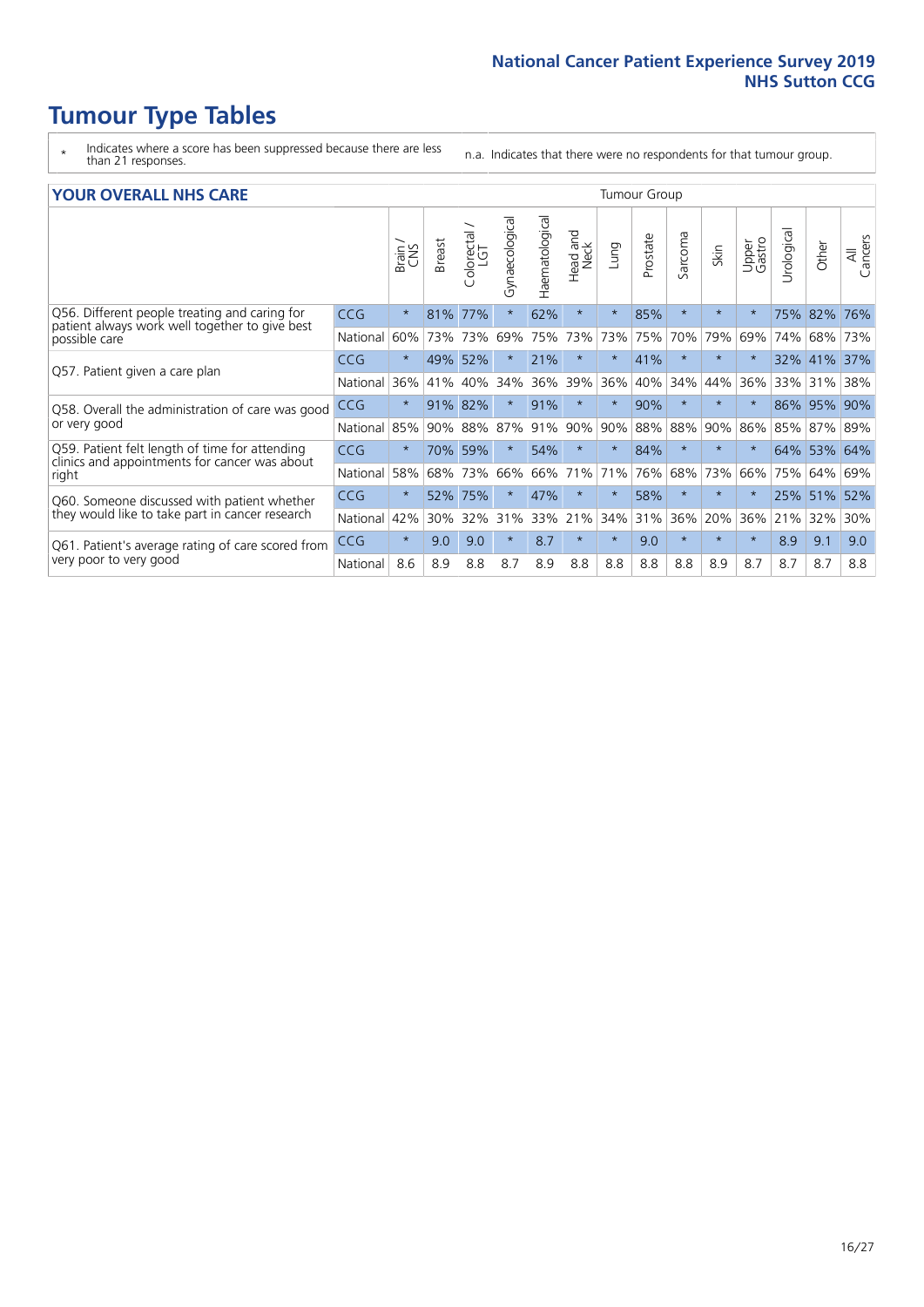### **Year on Year Charts**





#### **DIAGNOSTIC TESTS**





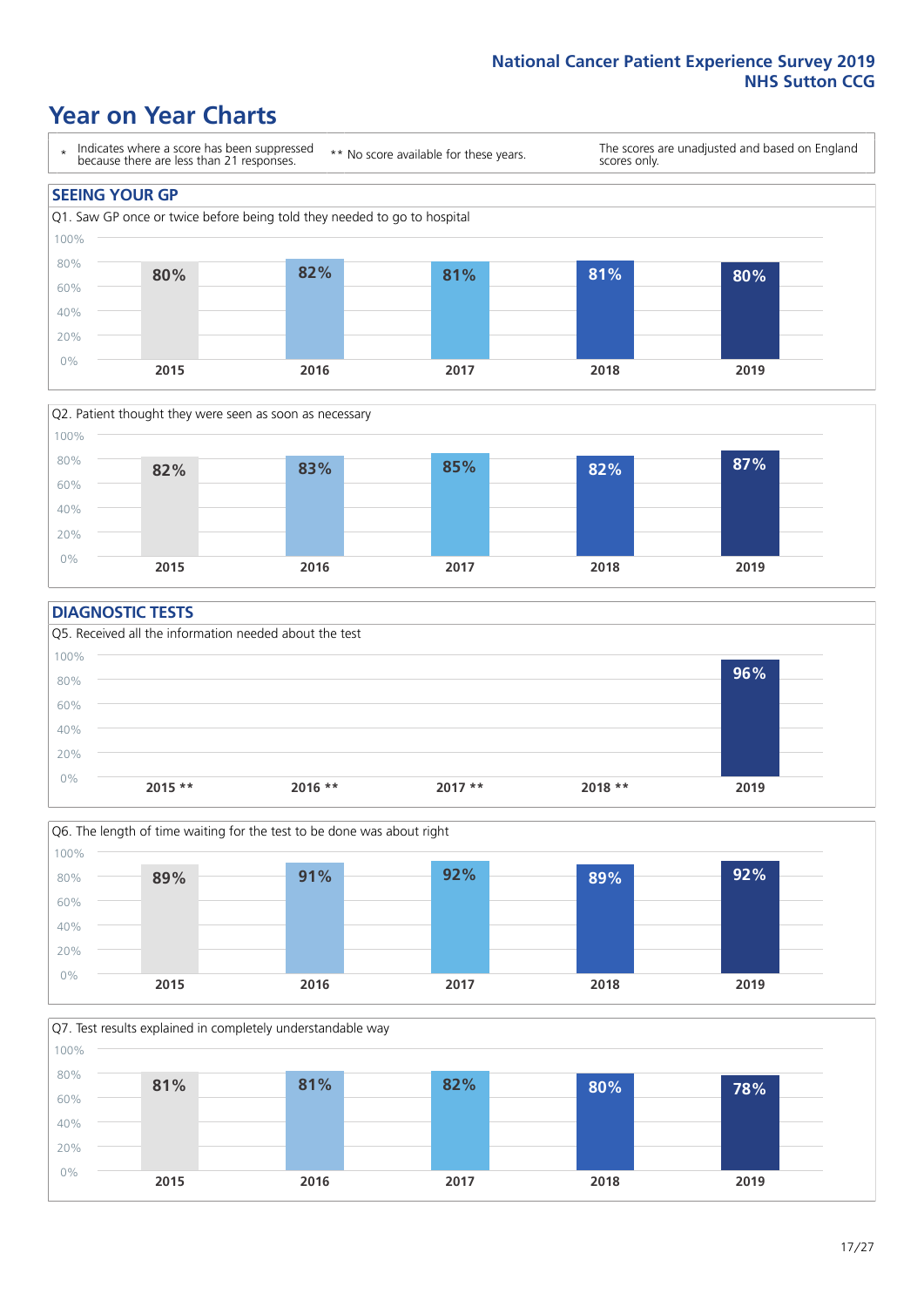### **Year on Year Charts**









#### **DECIDING THE BEST TREATMENT FOR YOU**

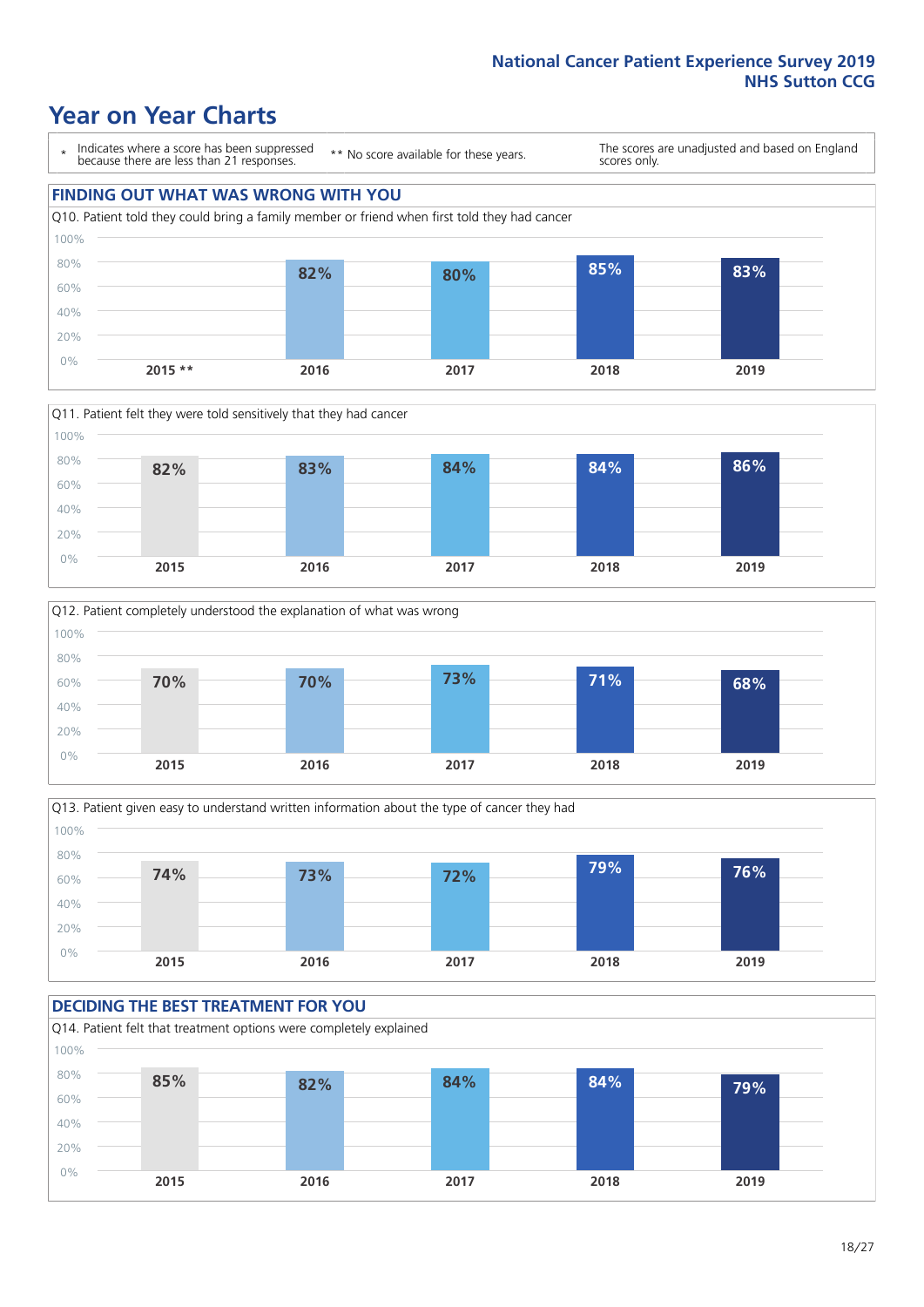### **Year on Year Charts**







Q18. Patient definitely involved as much as they wanted in decisions about care and treatment  $0%$ 20% 40% 60% 80% 100% **2015 \*\* 2016 \*\* 2017 \*\* 2018 \*\* 2019 83%**

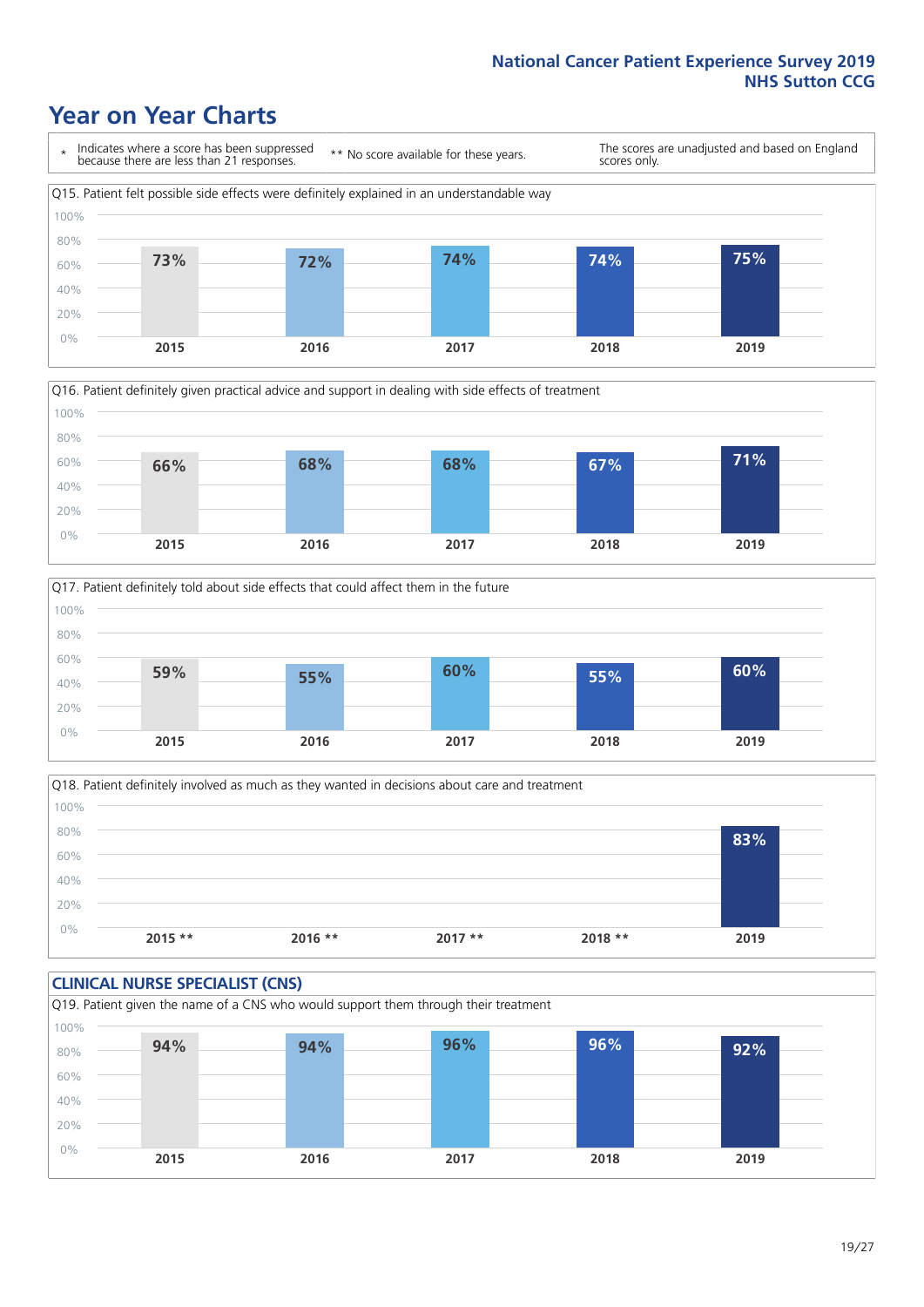### **Year on Year Charts**









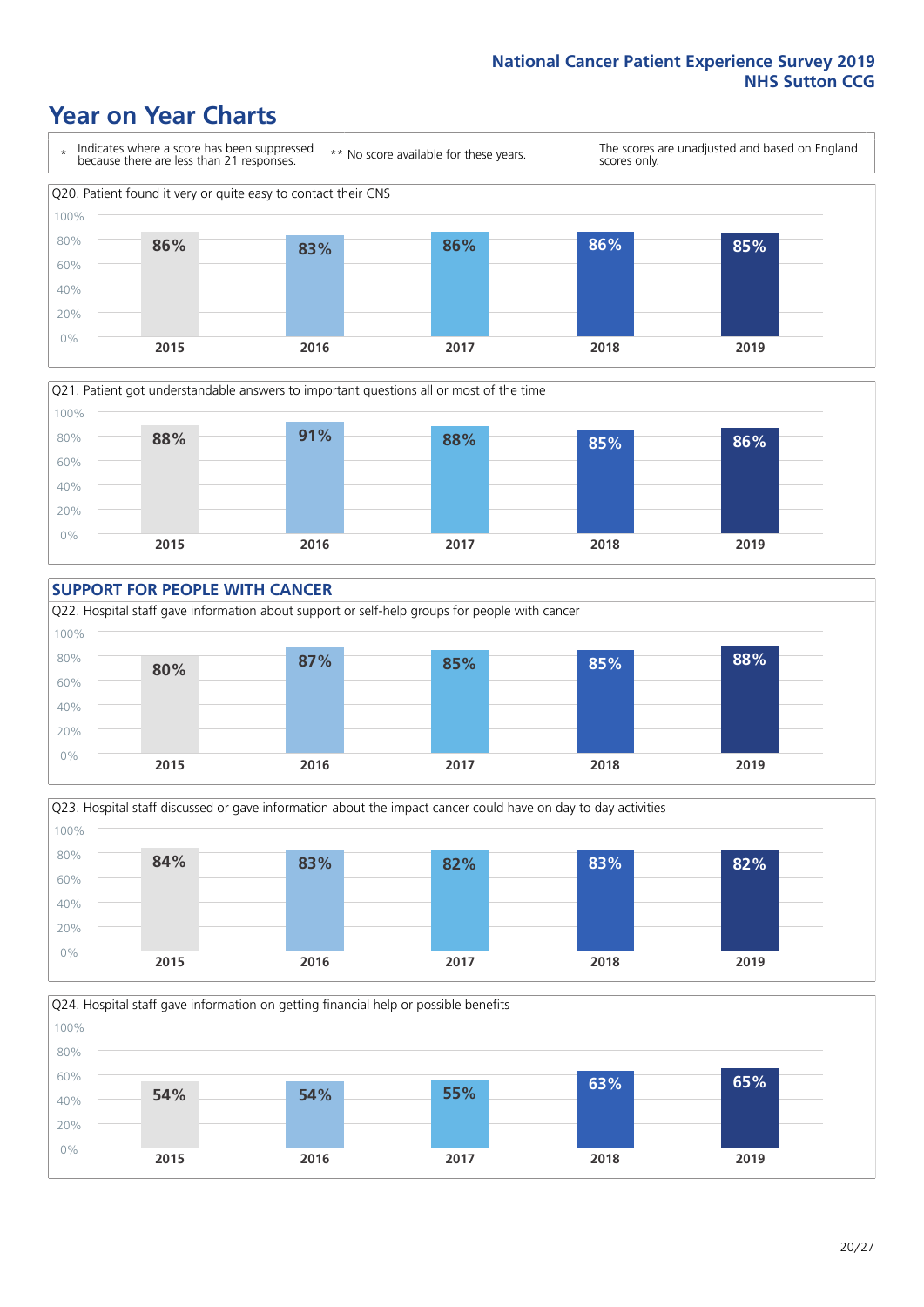### **Year on Year Charts**



#### **OPERATIONS**





#### **HOSPITAL CARE AS AN INPATIENT** Q30. Hospital staff didn't talk in front of patient as if patient wasn't there 0% 20% 40% 60% 80% 100% **2015 \*\* 2016 \*\* 2017 \*\* 2018 \*\* 2019 84%**

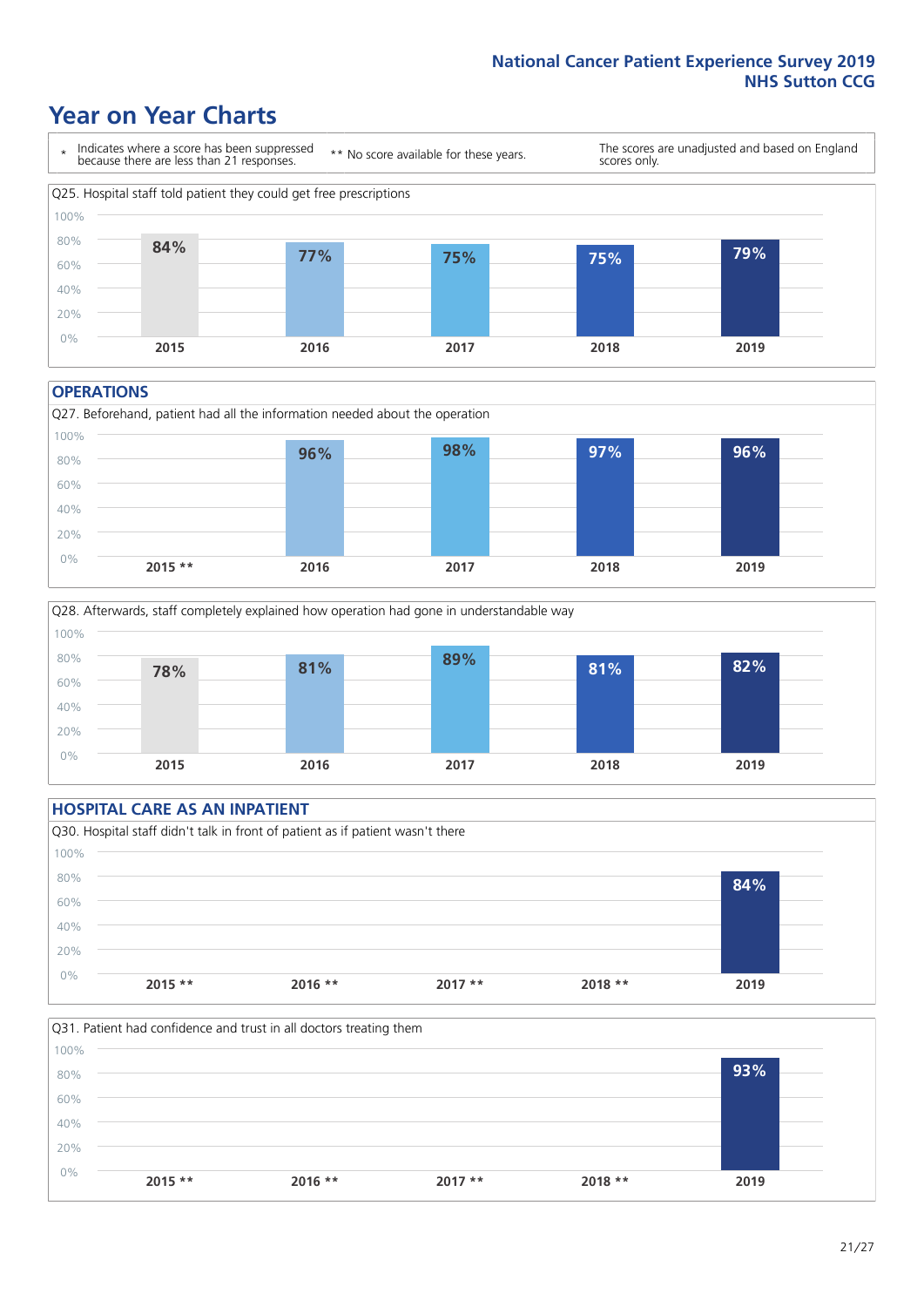### **Year on Year Charts**









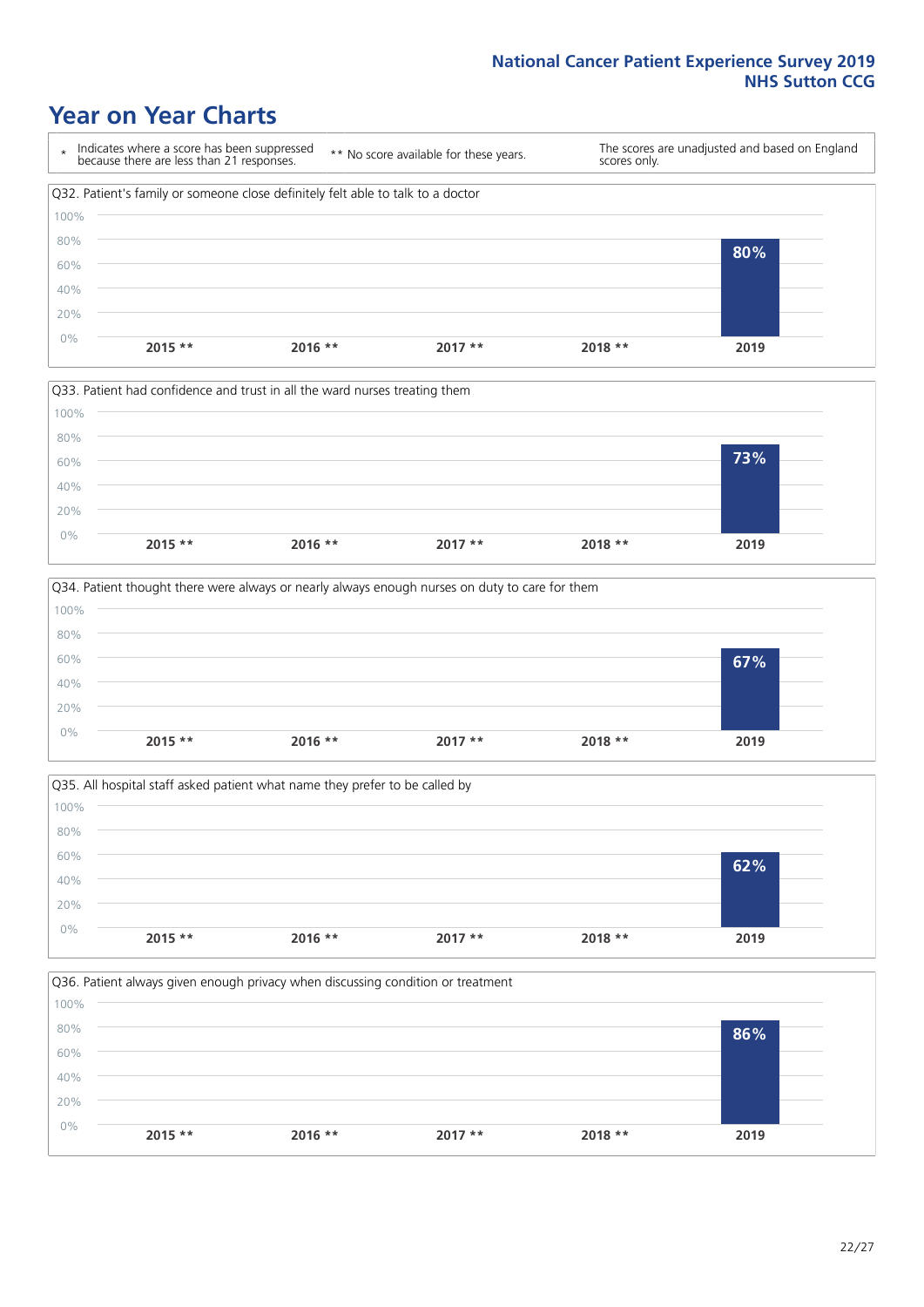### **Year on Year Charts**

\* Indicates where a score has been suppressed because there are less than 21 responses. \*\* No score available for these years. The scores are unadjusted and based on England scores only. Q37. Patient definitely found hospital staff to discuss worries or fears during their inpatient visit 0% 20% 40% 60% 80% 100% **2015 \*\* 2016 \*\* 2017 \*\* 2018 \*\* 2019 50%**









23/27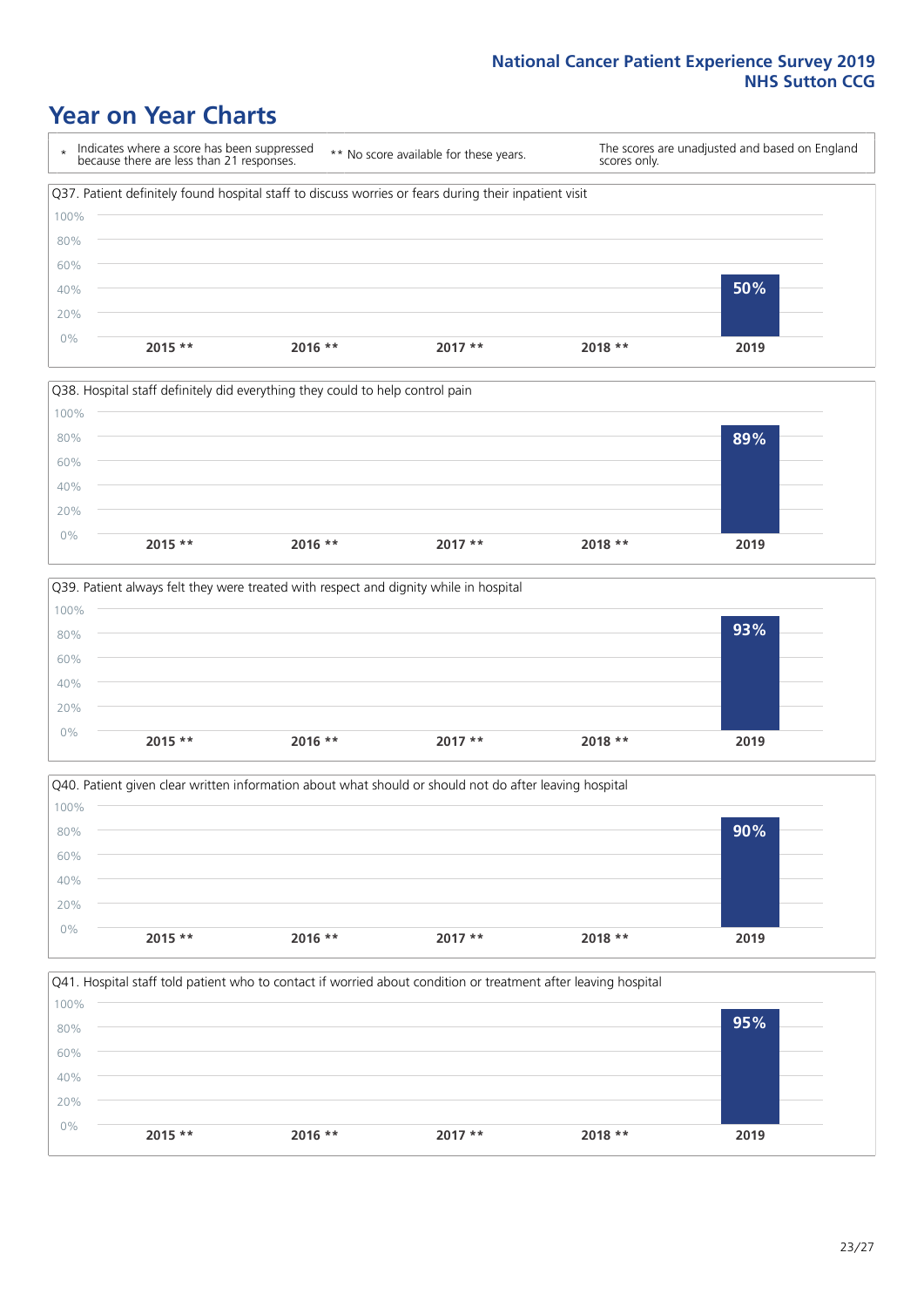### **Year on Year Charts**

\* Indicates where a score has been suppressed because there are less than 21 responses.

\*\* No score available for these years.

The scores are unadjusted and based on England scores only.

#### **HOSPITAL CARE AS A DAY PATIENT / OUTPATIENT**









Q49. Beforehand patient completely had all information needed about chemotherapy treatment 100%

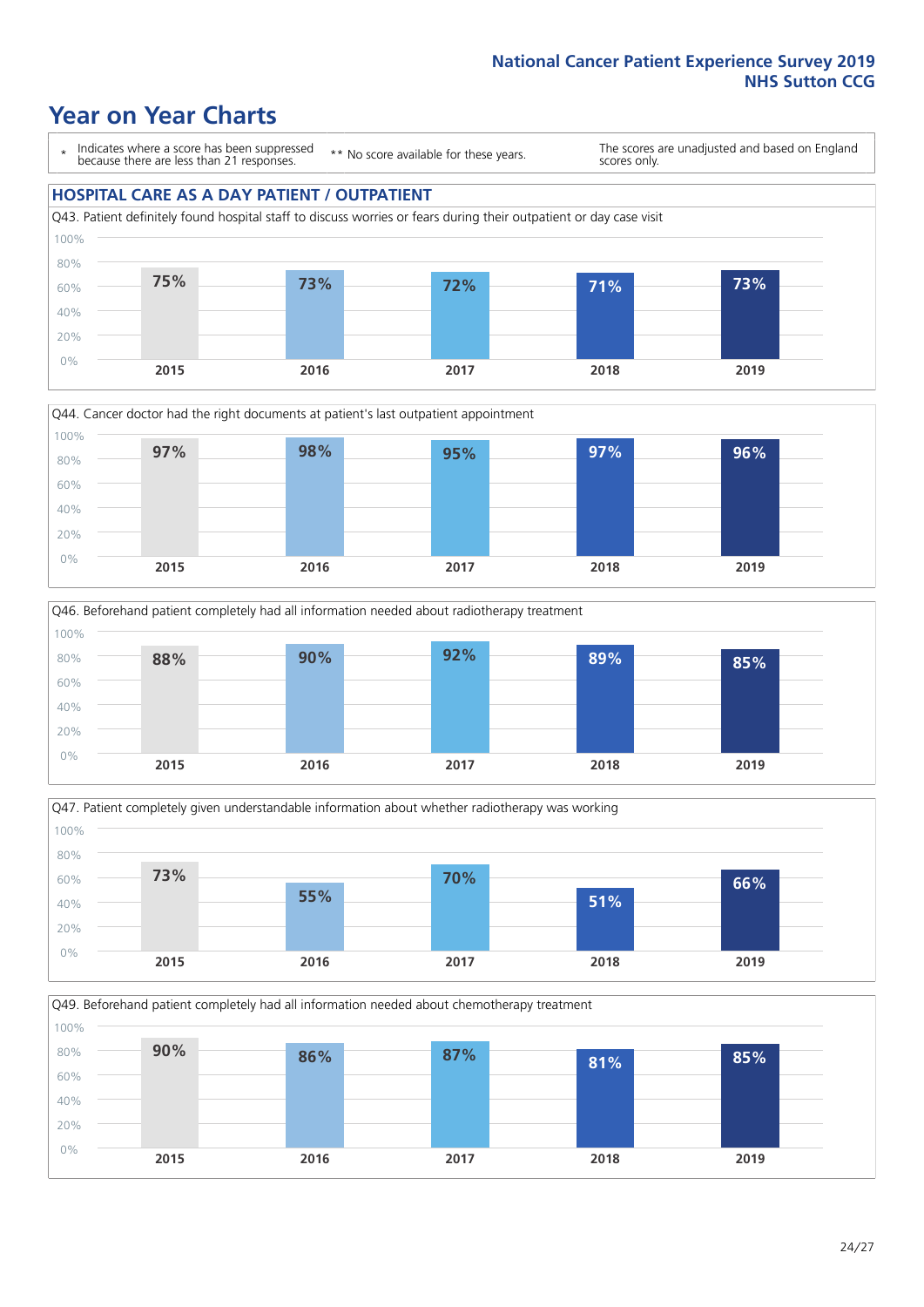### **Year on Year Charts**

\* Indicates where a score has been suppressed because there are less than 21 responses. \*\* No score available for these years. The scores are unadjusted and based on England scores only. Q50. Patient given enough information about whether chemotherapy was working in a completely understandable way 0% 20% 40% 60% 80% 100% **2015 2016 2017 2018 2019 67% 69% 69% 53% 66%**

#### **HOME CARE AND SUPPORT**







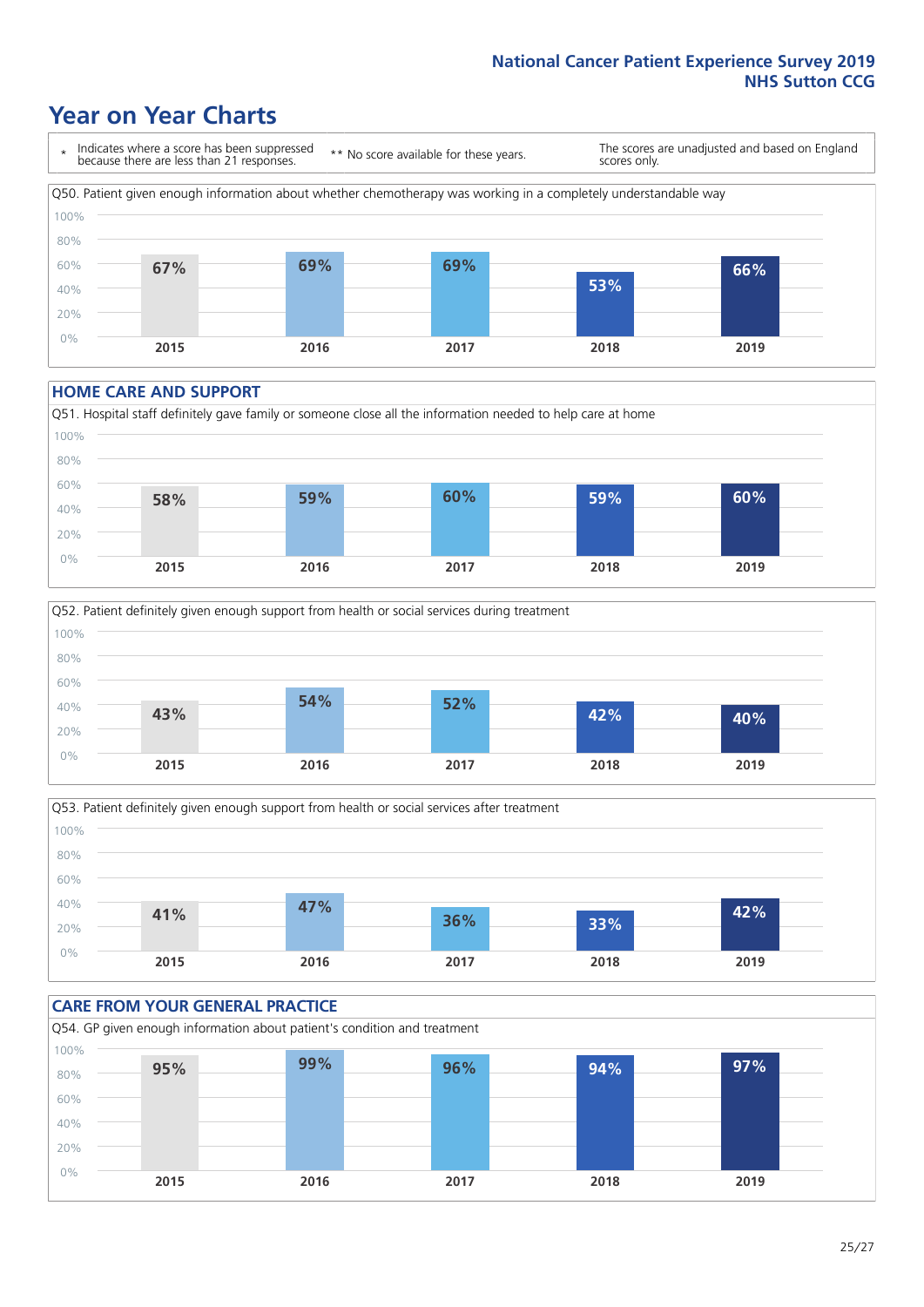### **Year on Year Charts**

\* Indicates where a score has been suppressed because there are less than 21 responses.

\*\* No score available for these years.

The scores are unadjusted and based on England scores only.



#### **YOUR OVERALL NHS CARE**







Q59. Patient felt length of time for attending clinics and appointments for cancer was about right 100%